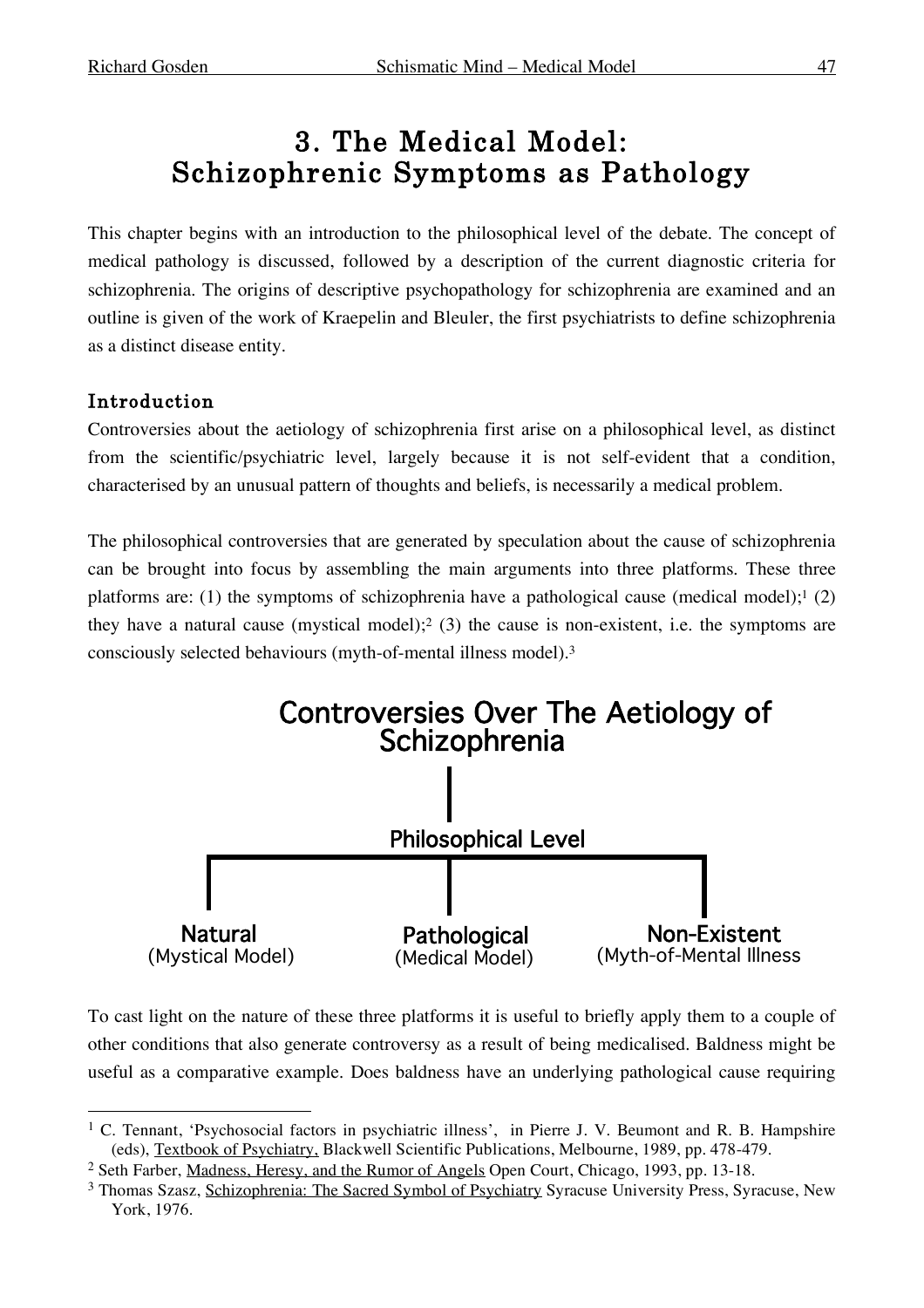medical attention?4 Is it a natural part of the aging process? Or, is it merely a stylistic affectation some people express by shaving their heads?

Homosexuality, which until fairly recent times was also classified as a mental disease,<sup>5</sup> can be compared in a similar way. Is homosexuality a manifestation of mental disease requiring medical treatment? Is it one of a variety of natural forms of sexual expression? Or, is it an adaptation some people — like prisoners — choose to make when they are denied the companionship of the opposite sex?

In the cases of baldness and homosexuality, it should be fairly apparent that the third platform, the argument that they have non-existent causes and are only the result of personal choices, most certainly applies to some people who fall into these two classes, but obviously not to all. But deciding which of the other two platforms, pathological or natural, is the more generally applicable, is not so readily apparent. To make an assessment in this regard it might be useful to examine the concept of 'disease' and see how it differs from the idea of 'natural'.

One approach to understanding what is a disease and what is not disease is to consider the concept of function. <sup>6</sup> Function is an attractive approach because the arguments can be made to appear objective.7 If the function of hair on top of a man's head, for instance, is to provide insulation for his brain against extremes of heat and cold, and the climate demands this insulation so that a bald man must take special precautions, then a lack of hair might be considered a malfunction and therefore a disease.

But if, on the other hand, the function of hair on a man's head is to attract sexual attention, and the baldness only develops after the man is no longer sexually active, then lack of hair in an elderly man would hardly constitute a malfunction. But some human features have both function and accidental utility and it is important to distinguish between them. A nose, for instance, "has the function of heating and humidifying inspired air"8 but it also has the accidental utility of being able to support spectacles. So according to this line of thinking a nose that functions properly, although it is unusually shaped, might be an oddity, but it wouldn't be diseased simply because it was unsuitable for supporting spectacles.

 <sup>4</sup> See for instance, Steve Dow, 'New pill hailed as cure for baldness', Sydney Morning Herald, June 10 1997.

<sup>5</sup> Jenny J. van Drimmelen-Krabbe, T. Bedirhan Ustun, David H. Thompson, Andre L'Hours, John Orley and Norman Sartorius, 'Homosexuality in the International Classification of Diseases: a clarification', JAMA, The Journal of the American Medical Association, Vol. 272, No. 21, 1994, p. 1660.

<sup>&</sup>lt;sup>6</sup> R. Finlay-Jones, 'Disease and Illness', in Beumont and Hampshire, op.cit., p. 1

<sup>7</sup> Lawrie Reznek, The Nature of Disease Routledge and Kegan Paul, London and New York, 1987, p. 98. <sup>8</sup> Ibid., p. 100.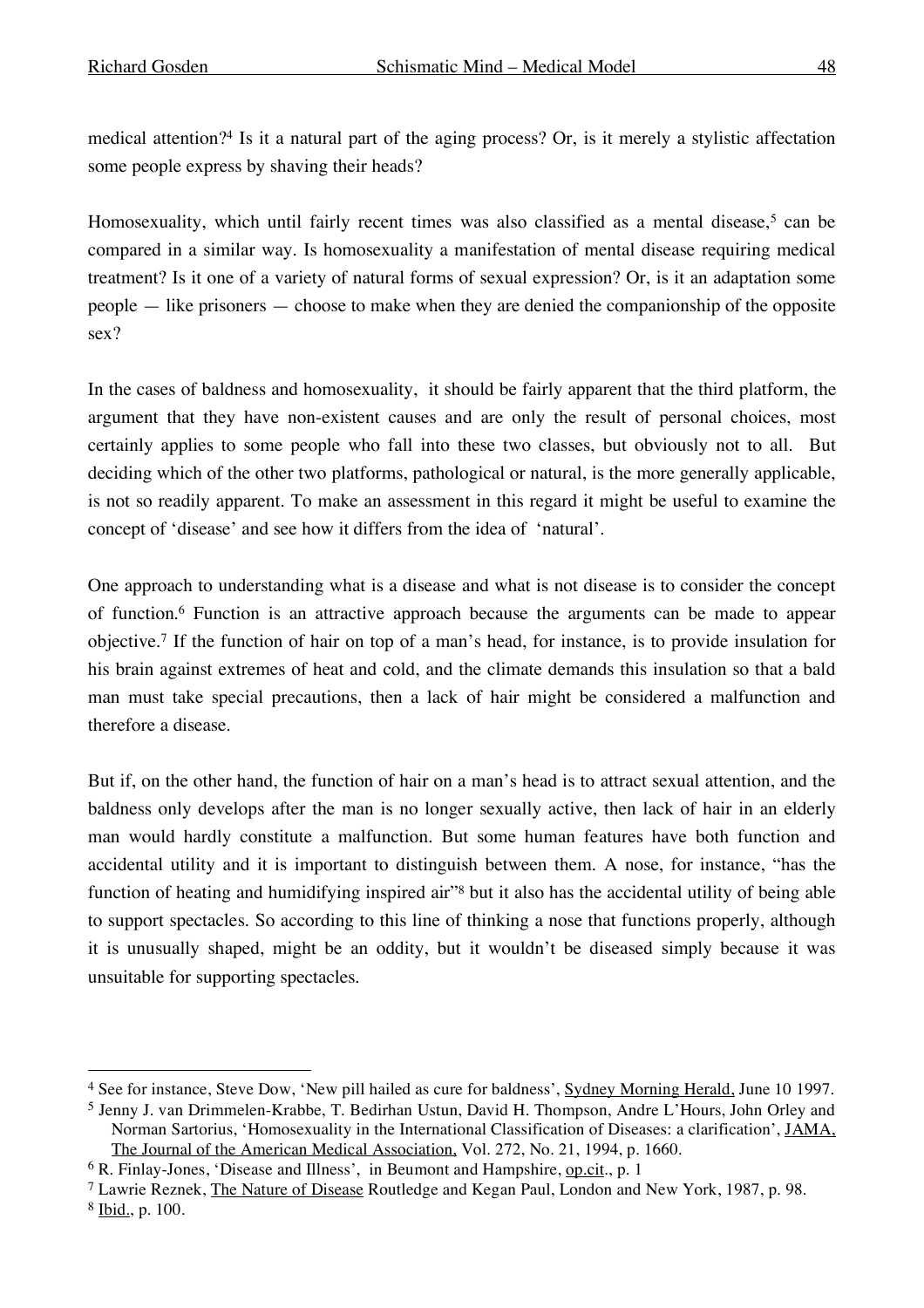The function test can also be applied to homosexuality, but there might be philosophical problems to solve in choosing between possible functions. Is the function of human sexuality to procreate, or is it to give pleasure? If it is to procreate then homosexual expression might be considered a malfunction. But such an argument would also render all other non-reproductive sexual expression, involving contraception and bad timing, a malfunction, and therefore diseased, as well.

But the test of functionality seems even more problematic when it is applied to schizophrenia. <sup>9</sup> One of the functions of the human mind would appear to be the formulation of thoughts and beliefs. But the mere formulation of thoughts that appear to normal people to be unusual or bizarre, and beliefs (delusions) that are judged to be false, is not enough in itself to indicate malfunction. A mind could only malfunction in this regard if it had first been clearly established that functional thoughts and beliefs must necessarily conform with social norms. 10

A converse problem with the functionality test occurs when it is agreed that a certain condition definitely indicates malfunction but the cause of the malfunction is in dispute. Death, for instance, is a fairly definite indication of serious malfunctioning. Yet surveys of medical students, interns and hospital resident doctors have shown that only 56-57% of them can correctly identify causes of death on death certificates.<sup>11</sup> This converse approach to malfunction can be tested on a schizophrenic symptom like hallucinations. It might be agreed that an hallucinating mind is definitely malfunctioning but theories on the cause of the hallucinations might range from something essentially non-medical like fatigue to a cause that is indisputably medical like malarial infection.

But if the functionality test for distinguishing disease is problematic there are several others to try. One involves discarding the pseudo-objectivity of functionality by adopting normativism: "Normativism is the thesis that the concept of disease is value-laden and the most plausible Normativist Theory defines diseases in terms of harm."12 On the surface this is a simple premise: if a person is harmed in any way by having a certain condition, and is worse off than they would otherwise be, then the condition can be described as a disease.13

 <sup>9</sup> X. F. Amador, D. H. Strauss, S. A. Yale and J. M. Gorman, 'Awareness of Illness in Schizophrenia', Schizophrenia Bulletin, Vol. 17, No. 1, 1991, pp. 113-132.

<sup>&</sup>lt;sup>10</sup> James J. McDonald and Paul R. Lees-Haley, 'Personality disorders in the workplace: how they may contribute to claims of employment law violations', Employee Relations Law Journal, Vol. 22, No. 1, 1996, pp. 57-81.

<sup>11</sup> Jacqueline Messite and Steven D. Stellman, 'Accuracy of death certificate completion: the need for formalized physician training', JAMA, The Journal of the American Medical Association, Vol. 275, No. 10, 1996, pp. 794-797.

<sup>12</sup> Reznek, op.cit., p. 134.

<sup>13</sup> Carol Ann Rinzler, 'Odd ills (new ailments)', American Health, Vol. 15, No. 7, 1996, pp. 16-18.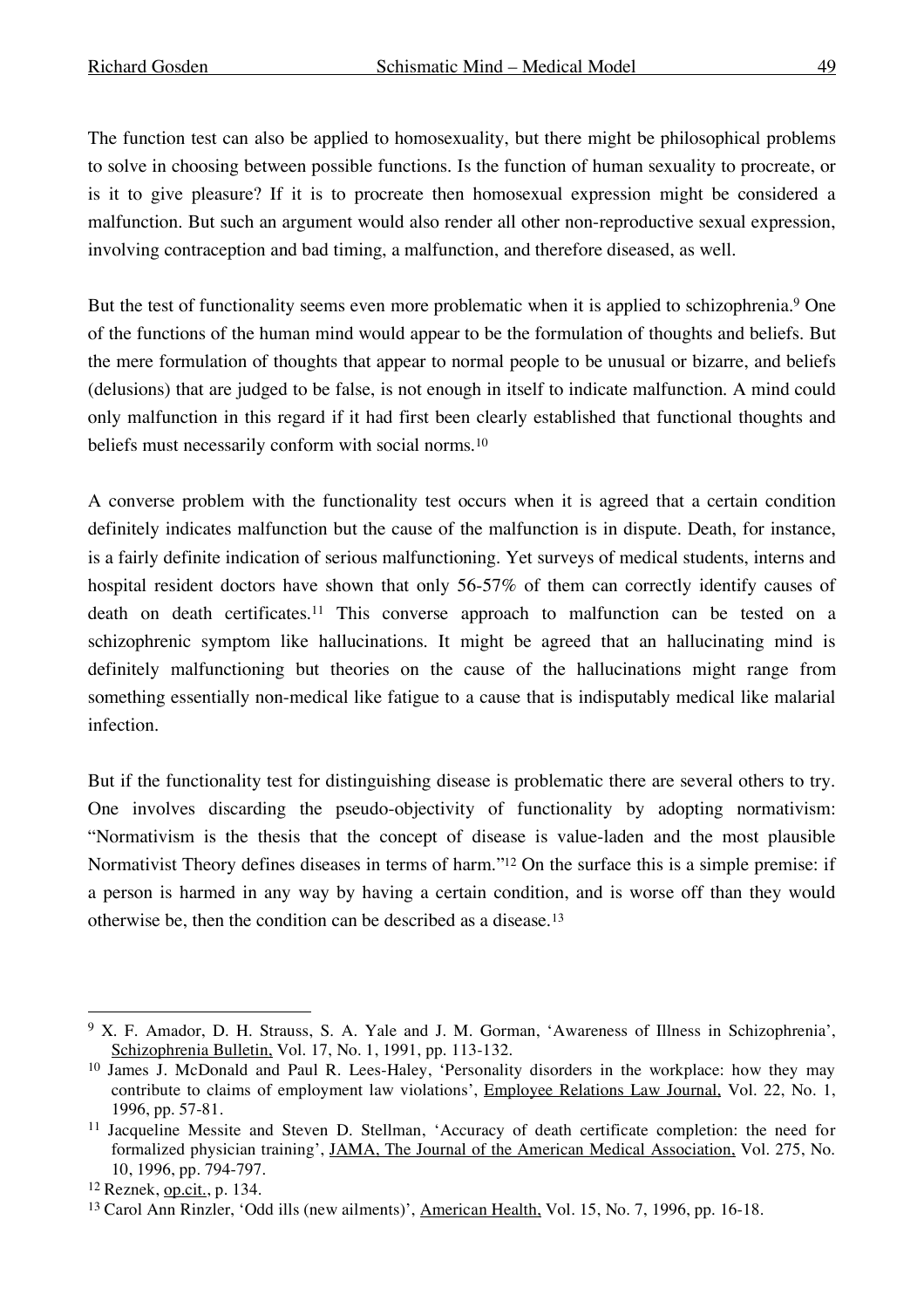Many non-controversial disease descriptions, like cancer and cholera, are easily accommodated by the test of 'harm'. But problems are soon encountered when the test of 'harm' is applied more widely. On the one hand there are many conditions which apparently cause harm, like ignorance and clumsiness, but which are not usually described as diseases. While on the other hand, a mild dose of what is clearly understood as a disease, in the form of a vaccination, for instance, can be good for a person, rather than harmful.

The problem with using 'harm' as the criterion for determining disease is further exacerbated if we return to our three test cases — baldness, homosexuality and schizophrenia. In each case there are circumstances in which a major aspect of the harm that can be caused by these conditions appears to come from cultural values, in the forms of aesthetics, prejudice and discrimination, rather than from individual incapacity. If we were to allow social harm to determine what is and is not disease we might leave the door open to claims that beautiful people are more healthy than ugly people; that light coloured skin in a predominantly black society, and vice versa, are diseases; and that personal traits that tend to give offence like vulgarity, loud voices and excitable behaviour,<sup>14</sup> are all symptoms of disease.

A further problem with the concept of 'harm' is that from time to time medical scientists develop notions that certain conditions are harmful, and forcefully propagate their view. Subsequently, however, a consensus view might develop that relegates this condition back to the status of nondisease. There are a number of examples of this tendency, the more notable ones often being to do with reproductive organs: "In 1856 T. B. Curling considered that the frequent emission of sperm gave rise to 'constitutional symptoms of a serious character', and constituted the disease of 'spermatorrhoea'. .... However, frequent ejaculation is not harmful, and so there is no such disease."<sup>15</sup>

Another approach to the nature of disease would be to consider the question of whether diseases are invented or discovered. To argue that diseases are discovered is to assume that disease classification is an ongoing process after the fashion of biological and botanical classification systems. But there is a major problem with this assumption. The entities that we call diseases all share one essential characteristic that isn't necessarily found amongst those entities we place in biological or botanical classes. Like 'pests', diseases all derive their class identity from human values and human attitudes towards them. Two bacteria might share very similar properties and be both placed in the same biological family but only the one that causes human disapproval, through causing ill-health in humans, or to domesticated animals or food crops, will be classified as a disease-causing organism.

<sup>&</sup>lt;sup>14</sup> See for instance, David B. Allison and Mark S. Roberts, 'On constructing the disorder of hysteria', The Journal of Medicine and Philosophy, Vol. 19, No. 3, 1994, pp. 238-259.

<sup>15</sup> Reznek, op.cit., p. 208.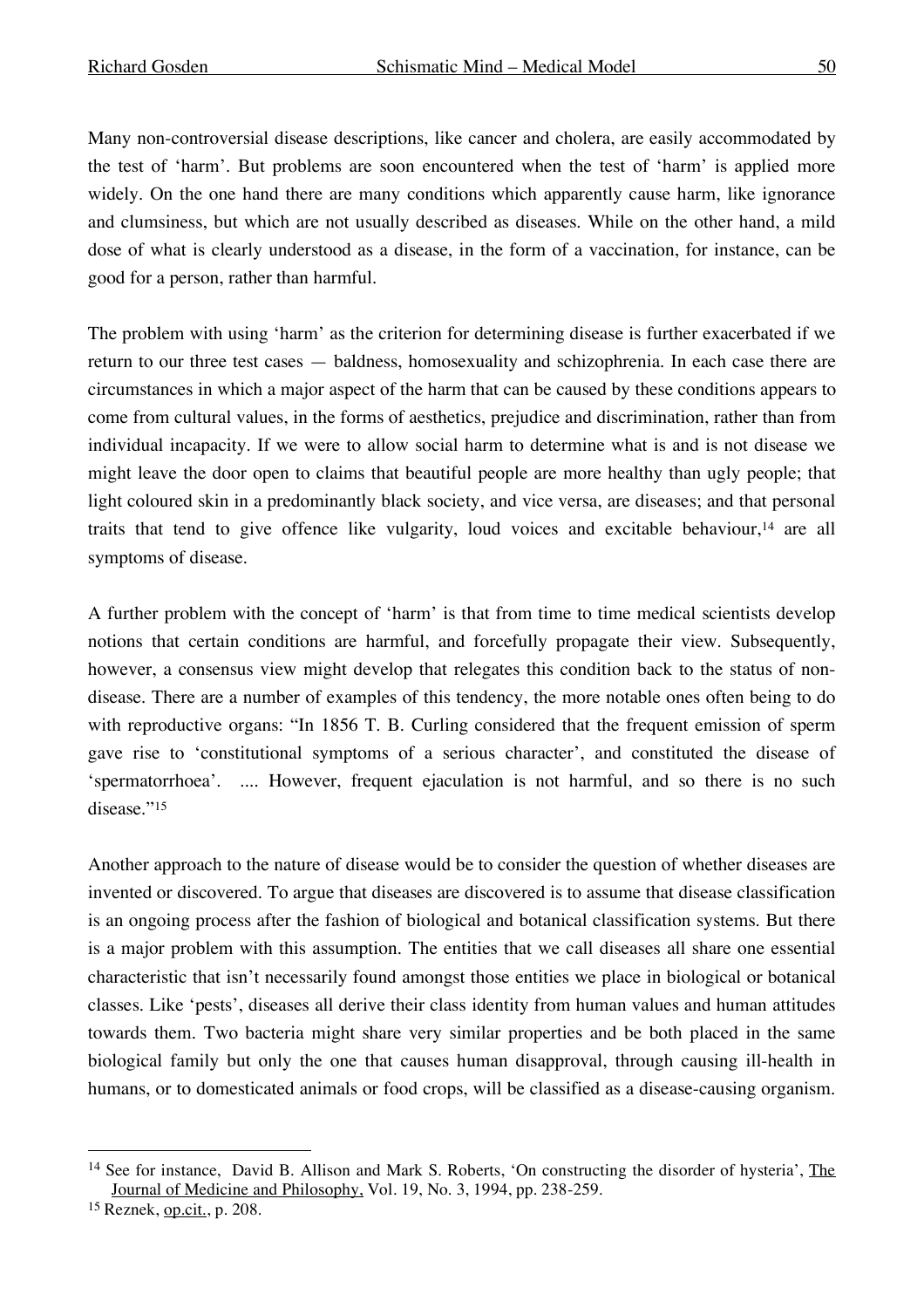When looked at this way it seems apparent that human values play an essential part in determining what is, and what is not, a disease.

#### Regression Theories

It is these human values that have produced a cultural consensus in modern industrial societies whereby people who manifest schizophrenic symptoms are said to be mentally diseased.<sup>16</sup> This assumption of pathology is a way of explaining a commonly held belief that people who appear to lose control of their minds are thereby deprived of some essential aspect of their humanity. This attitude has its origins in the period of European cultural development generally referred to as the Enlightenment.<sup>17</sup> Enlightenment thinkers bequeathed to the people of contemporary industrial societies a belief that rational, self-controlled thought is the essential function of a fully developed human being. Mental activity that lacks rationality and self-control is viewed as harmful and as being less than fully human. Throughout the Enlightenment mad people were usually treated as if they had lost their humanity and had reverted to an animalistic state. <sup>18</sup> This Enlightenment view of madness allowed for mad inmates of institutions to be kept in chains and sometimes displayed like zoological exhibits.19

It is from this treatment-as-animals that the medical profession claims to have rescued mad people around the turn of the 19th century by medicalising their condition and redefining it as mental illness.20 In doing so, however, some elements of the medical profession retained the notion, although somewhat vaguely, that irrationality and loss of mental control are expressions of less than full humanity.<sup>21</sup> In relation to schizophrenic symptoms modern psychiatry has two alternative forms of 'regression' theory which are used for explaining the nature of this shortcoming. One explanation of regression is that schizophrenic symptoms indicate a reversion to thought patterns which are believed to have prevailed in the minds of early or primitive human types. In this context schizophrenic delusions have been referred to as 'paleological thinking' by some psychiatric theorists.22 This psychiatric hypothesis, however, is largely speculative and does not have a substantial following.

<sup>&</sup>lt;sup>16</sup> Chris L. Fleshner, 'Insight from a Schizophrenia Patient with Depression', Schizophrenia Bulletin, Vol. 21, No. 4, 1995.

<sup>&</sup>lt;sup>17</sup> Michel Foucault, <u>Mental Illness and Psychology</u> Harper and Row, New York, 1976, pp. 64-75.

<sup>&</sup>lt;sup>18</sup> Michel Foucault, Madness and Civilisation: A History of Insanity in the Age of Reason Vintage Books, New York, 1965, pp. 76-78.

<sup>&</sup>lt;sup>19</sup> A. Rosenblatt, 'Concepts of the asylum in the care of the mentally ill', Hospital and Community Psychiatry, Vol. 35, 1984, p. 244.

<sup>20</sup> Norman L. Keltner, Lee Hilyard Schwecke and Carol E. Bstrom, Psychiatric Nursing, Mosby, St. Louis, 1995, p. 5.

<sup>21</sup> Phil Gunby, 'Epidemiology indicates a disorder that assaults much of patients' 'humanness' in prime of life. (schizophrenia)', JAMA, The Journal of the American Medical Association, Vol. 264, No. 19, 1990, p. 2487.

<sup>&</sup>lt;sup>22</sup> See for instance, S. Arieti, *Interpretation of Schizophrenia*, Basic Books, New York, 1974.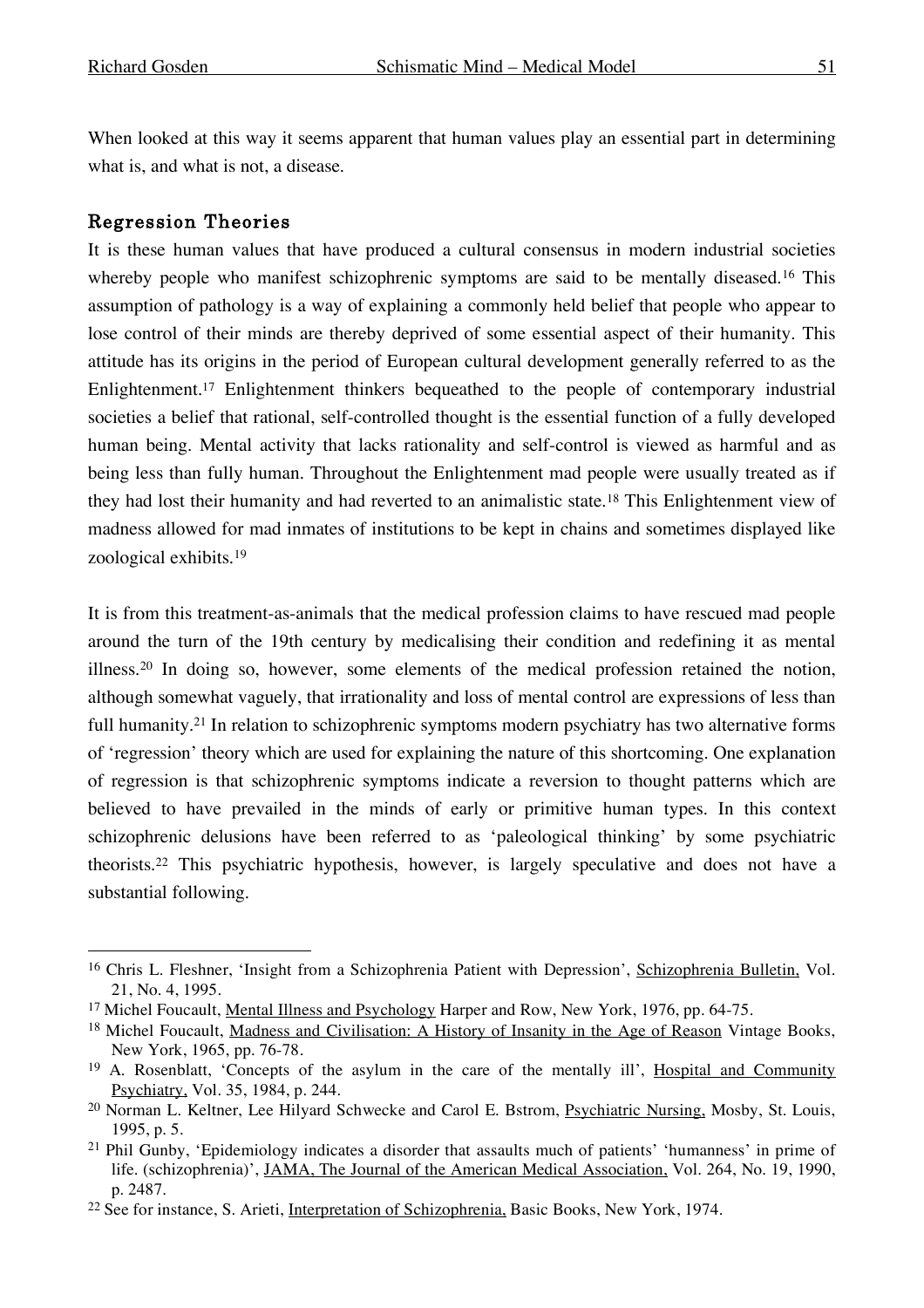A second, more commonly accepted explanation was originally provided by early psychiatric theorists like Freud. These early theorists were interested in psychotic phenomena for the light that might be shed on the development of thinking processes from childhood to adulthood: "there was an assumption that psychotic processes reflected some regression to an earlier, and more 'primitive' level of organisation"23 found in children. Freud used the term "primary process" to describe a child's first mode of thinking. He contrasted this with "secondary process" which he thought was an adult way of thinking.

Primary process thinking is, first of all, drive-directed. Its content and direction are determined by impulses rather than by considerations of external reality. Secondary process thinking is, instead, reality-oriented, having been developed to facilitate adaptation to the world outside the self. 24

Using this formula there are a number of ways that the inward focus of schizophrenic thinking can be likened to childish thought processes. Delusions and hallucinations can be interpreted as wish fulfilment; schizophrenics can be observed to deny reality in the pursuit of their own goals in the way that demanding children do; and demonstrably infantile forms of behaviour, like playing with faeces, can sometimes be observed in schizophrenics.

However, there is no universal pattern to these observations and the same childish thinking and behaviour can be observed in various types of non-schizophrenic people. Prisoners, for instance, will sometimes smear faeces on the walls of cells as a form of protest and many gamblers may attempt wish fulfilment by holding delusions about being in contact with forces that control the outcome of chance.

But the weaknesses of regression theories do not threaten to undermine the medical model. The security of the mainstream psychiatry position does not rest on either closely argued theory or empirical evidence. Instead it remains largely unformulated and mostly relies on affirmation provided by a widespread lay understanding, often gained directly through observation of family members, that the behaviour of people with schizophrenic symptoms is self-evidently caused by a weakness in the mind. This weakness is most easily explained by notions of illness:

 <sup>23</sup> Fred R. Volkmar, 'Childhood and adolescent psychosis: a review of the past <sup>10</sup> years', Journal of the American Academy of Child and Adolescent Psychiatry, Vol. 35, No. 7, 1996, pp. 843-852.

<sup>&</sup>lt;sup>24</sup> Loren J. Chapman and Jean P. Chapman, *Disordered Thought in Schizophrenia* Prentice-Hall, Englewood Cliffs, New Jersey, 1973, p. 208.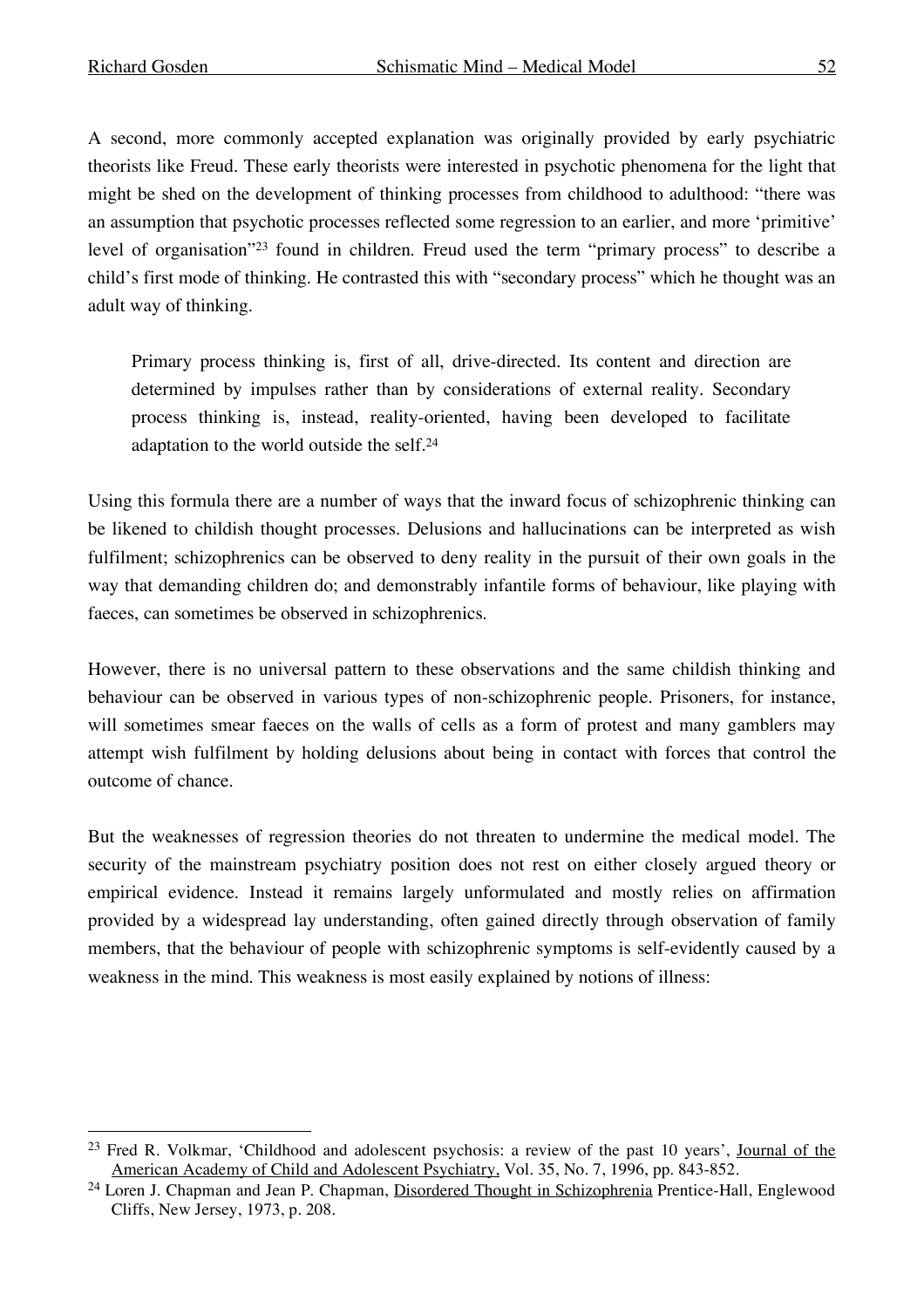Literary portrayals such as the madness of Orestes in the *Oresteia* of Aeschylus and the mumblings of Poor Tom in *King Lear* make it clear that serious psychoses have been recognised even by lay people for many years. 25

In this situation the psychiatric profession prefers to focus most of its attention on the problem of standardising the diagnostic criteria for schizophrenia rather than going to the trouble of providing a persuasive philosophical rationale for pathology. <sup>26</sup> This is to ensure some consistency of diagnosis since it has to be done in the absence of any confirmation from laboratory tests.

#### Current Diagnostic Criteria

There are two internationally-recognised diagnostic systems for mental disorders which psychiatrists currently use in most countries of the world.27 One is the 10th revision of the International Classification of Diseases (ICD 10),<sup>28</sup> compiled and published by the World Health Organisation. The other is the Diagnostic and Statistical Manual of Mental Disorders, Fourth Edition, (DSM IV).<sup>29</sup> compiled and published by the American Psychiatric Association. The respective teams of psychiatric researchers responsible for compiling successive editions of the ICD and DSM systems have cooperated closely in their work to ensure that the two systems maintain a high level of compatibility.<sup>30</sup> Whereas the DSM system is dominant in English-speaking parts of the world like North America and Australia, the ICD is the main diagnostic reference in European and developing countries.

Both manuals begin their respective descriptions of the symptoms of schizophrenia with a general outline of the disorder and then give definitive lists of diagnostic criteria that must be fulfilled in order for a diagnosis to be made. Schizophrenia is said to display psychotic symptoms but "the term psychotic has historically received a number of different definitions, none of which has received universal acceptance."31 Nevertheless, the core understanding, to which most psychiatrists subscribe, is that when delusions, hallucinations, disordered thoughts or extreme moods give rise to irrational behaviour, then psychosis is likely to be present.32

 <sup>25</sup> Donald W. Black, William R. Yates and Nancy C. Andreasen, 'Schizophrenia, Schizophreniform Disorder, and Delusional (Paranoid) Disorders', in John A. Talbott, Robert E. Hales and Stuart C. Yudofsky (eds), Textbook of Psychiatry, American Psychiatric Press, Washington, 1988, p. 358.

<sup>&</sup>lt;sup>26</sup> Mark J. Sedler, 'Foundations of the new nosology', The Journal of Medicine and Philosophy, Vol. 19, No. 3, 1994, pp. 219-239.

<sup>&</sup>lt;sup>27</sup> Nancy C. Andreasen, 'Symptoms, signs, and diagnosis of schizophrenia', The Lancet, Vol. 346, No. 8973, 1995, p. 478.

<sup>28</sup> World Health Organisation, The ICD-10 Classification of Mental Disorders and Behavioral Disorders: Clinical Descriptions and Diagnostic Guidelines World Health Organisation, Geneva, 1992.

<sup>&</sup>lt;sup>29</sup> American Psychiatric Association, Diagnostic and Statistical Manual of Mental Disorders (DSM), Fourth Edition, American Psychiatric Association, Washington, 1994.

<sup>30</sup> Ibid., p. xxi.

<sup>31</sup> Ibid., p. 273.

<sup>32</sup> Ibid., p. 770.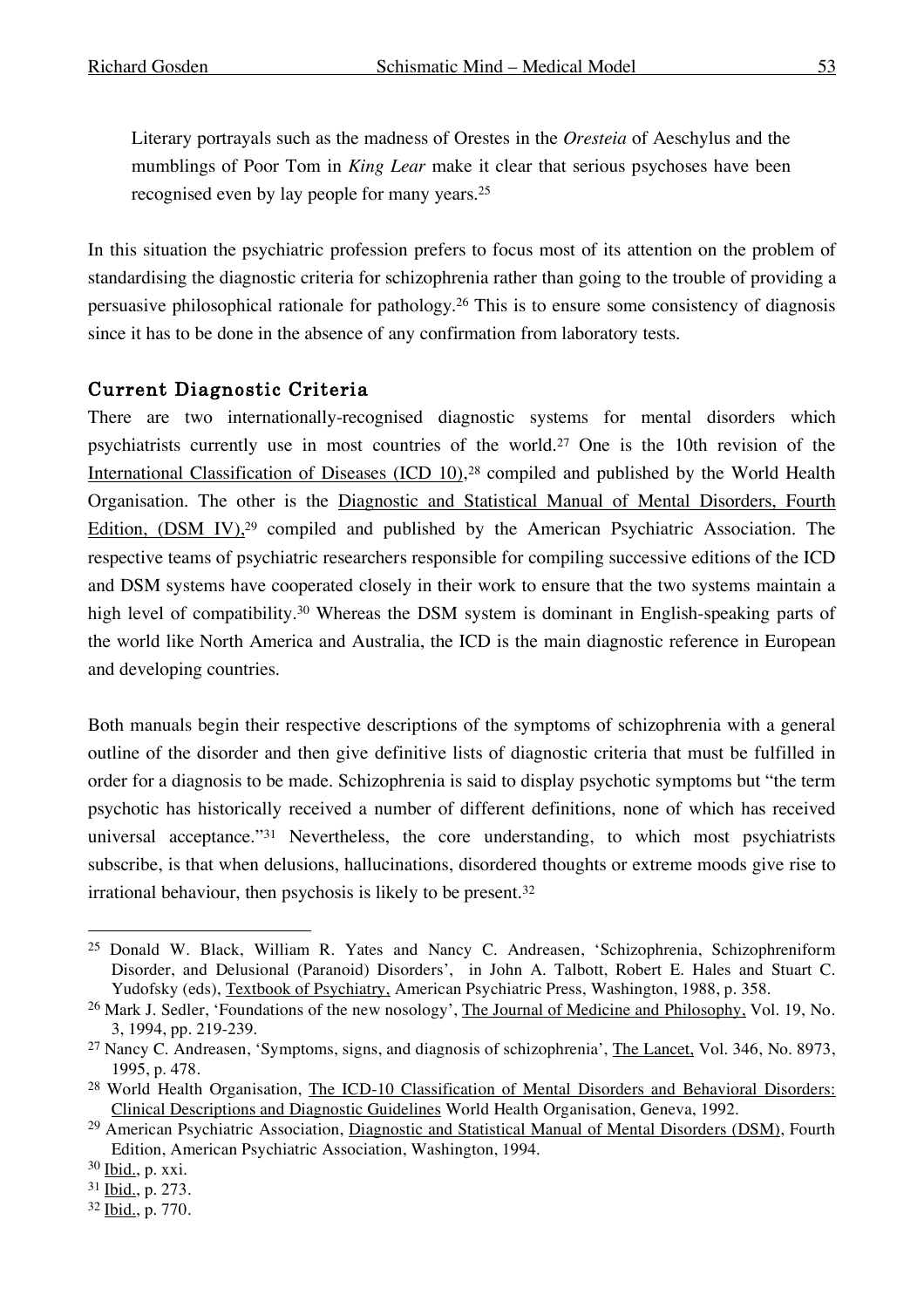Schizophrenia is defined as a sub-type of psychosis: "The essential features of schizophrenia are a mixture of characteristic signs and symptoms (both positive and negative) that have been present for a significant portion of time during a 1-month period (or for a shorter time if successfully treated), with some signs of the disorder persisting for at least 6 months."33 In conjunction with these signs and symptoms there is also a "marked social or occupational dysfunction". 34

Although clarity of consciousness and intellectual capabilities might still be present there are "characteristic distortions of thinking and perception". <sup>35</sup> These often take the form of delusions that "supernatural forces are at work to influence the affected individual's thoughts and actions in ways that are often bizarre". <sup>36</sup> In these circumstances the person might believe himself/herself to be at the centre of world-shattering events that are taking place around him or her.

"Hallucinations, especially auditory, are common and may comment on the individual's behaviour or thought."37 This leads to disturbances in thinking patterns and particularly in behaviour. To observers of a person with schizophrenia, the person's thinking seems vague and when it is expressed in speech it is sometimes impossible to understand. There are "breaks and interpolations in the train of thought"38 and the person's mood appears to be characterised by shallowness, ambivalence and inertia.

Delusions can be of many types and cover a variety of characteristic subject matter. Delusions may be persecutory, in which case the person might believe "he or she is being tormented, followed, tricked, spied on, or subject to ridicule".39 Alternatively, delusions can be referential, meaning that the person interprets certain signs and signals in the surrounding environment, like bill-board advertisements or newspaper headlines, as being directed specifically at themselves and containing hidden messages. Or the delusions might be bizarre. Examples of bizarre delusions can include "a person's belief that his or her thoughts have been taken away by some outside force ("thought withdrawal"), that alien thoughts have been put into his or her mind ("thought insertion"), or that his or her body or actions are being acted on or manipulated by some outside force ("delusions of control")". 40

<sup>34</sup> Ibid.

<sup>36</sup> Ibid.

<sup>38</sup> Ibid., p. 87.

 <sup>33</sup> Ibid., p. 274.

<sup>&</sup>lt;sup>35</sup> World Health Organisation, op.cit., p. 86.

<sup>37</sup> Ibid.

<sup>39</sup> American Psychiatric Association, op.cit., p. 275.

<sup>40</sup> Ibid.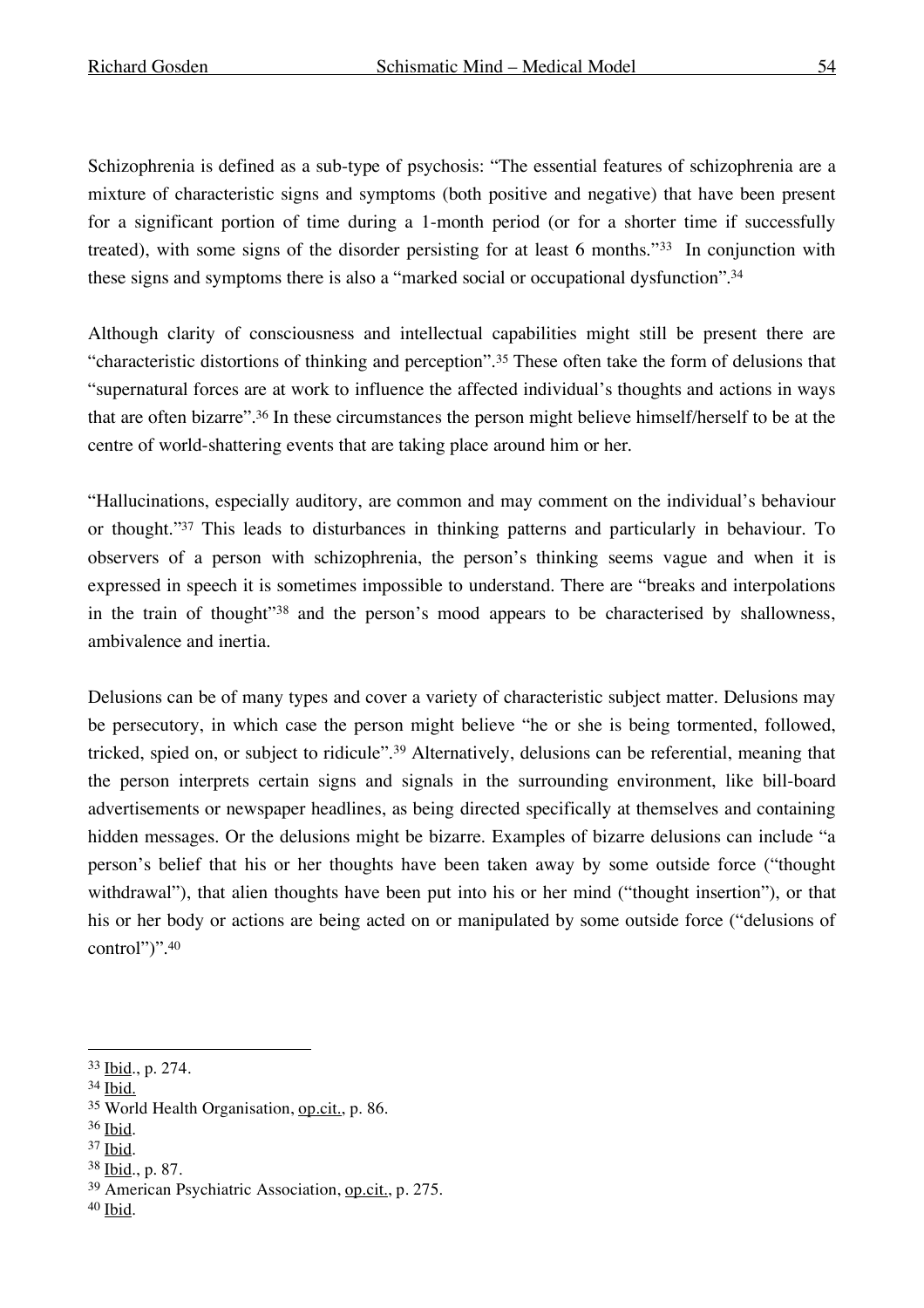Hallucinations may be associated with any of the senses but auditory hallucinations are particularly characteristic of schizophrenia. "Auditory hallucinations are usually experienced as voices, whether familiar or unfamiliar, that are perceived as distinct from the person's own thoughts."41 These voices might take the form of presenting a running commentary on the person's thoughts and behaviour or they might enter into dialogue with the person's own thoughts.

Disorganised thinking is also one of the definitive markers of schizophrenia. In diagnostic settings psychiatrists have to rely on patterns of speech to indicate this symptom. Speech can indicate the presence of disorganised thoughts in a number of ways: "The person may 'slip off the track' from one topic to another ('derailment' or 'loose associations'); answers to questions may be obliquely related or completely unrelated ('tangentiality'); and, rarely, speech may be so severely disorganised that it is nearly incomprehensible and resembles receptive aphasia in its linguistic disorganisation ('incoherence' or 'word salad')."42

Disorganised thoughts and delusions may also affect a person's behaviour so that it becomes irrational: "Grossly disorganised behaviour may manifest itself in a variety of ways, ranging from childlike silliness to unpredictable agitation."43 The person may find it difficult to carry out normal tasks necessary for day to day living concerning things like meals and personal hygiene. Dress may become eccentric and behaviour may become inappropriate to situations in the form of indecent sexual displays, shouting and unpredictable shows of anger and agitation.

One of the more extreme forms of behavioural disorder associated with schizophrenia is catatonia: "Catatonic motor behaviours include a marked decrease in reactivity to the environment, sometimes reaching an extreme degree of complete unawareness (catatonic stupor), maintaining a rigid posture and resisting efforts to be moved (catatonic rigidity), active resistance to instructions or attempts to be moved (catatonic negativism), the assumption of inappropriate or bizarre postures (catatonic posturing), or purposeless and unstimulated excessive motor activity (catatonic excitement)."44

All the symptoms discussed so far fall into the category of "positive" symptoms. Juxtaposed to the positive symptoms are a range of "negative" symptoms: "The negative symptoms account for a substantial degree of morbidity associated with the disorder". <sup>45</sup> There are three principal negative symptoms — flattened mood, poverty of speech and avolition. Flattened mood "is especially common and is characterised by the person's face appearing immobile and unresponsive, with poor

- <sup>43</sup> Ibid.
- <sup>44</sup> Ibid.
- <sup>45</sup> Ibid.

 <sup>41</sup> Ibid.

<sup>42</sup> Ibid., p. 276.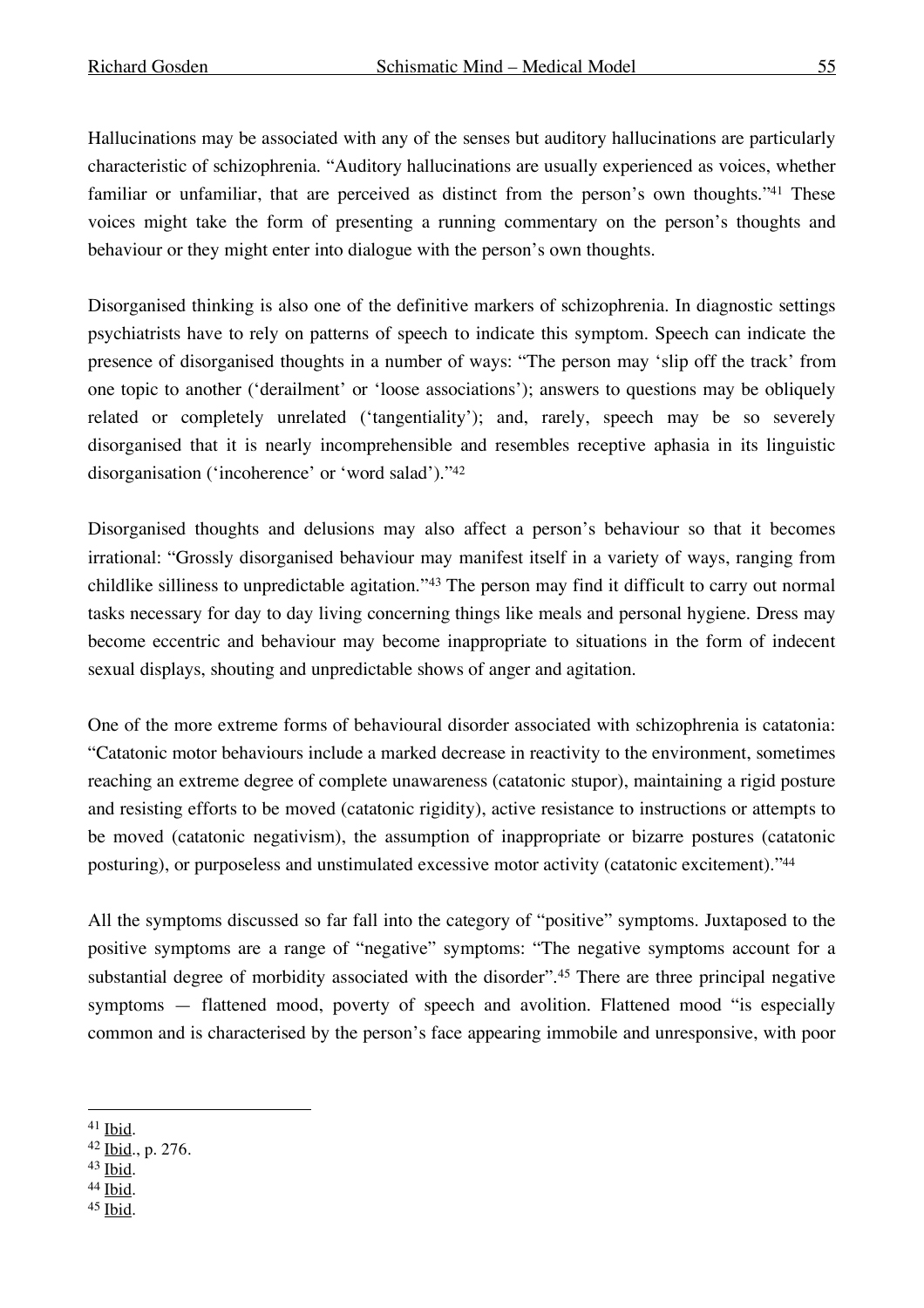eye contact and reduced body language."46 Poverty of speech is indicated by an inability to engage in useful communication while "avolition is characterised by an inability to initiate and persist in goal-directed activities. The person may sit for long periods of time and show little interest in participating in work or social activities". 47

A major difficulty in diagnosing schizophrenia is that there are, "No laboratory findings [which] have been identified that are diagnostic for Schizophrenia."<sup>48</sup> This means that a diagnosis can only be made by a psychiatrist interviewing a person and making assumptions about the person's mental state by observing self-expression through speech and behaviour. This gives rise to a need to standardise psychiatric interpretations of observations so there is consistency in diagnoses. In order to facilitate this standardisation both the ICD-10 and DSM IV supply diagnostic guidelines which act as a ready reference to narrow down the otherwise excessive subjectivity of the diagnostic process.

## ICD-10 Diagnostic Criteria for Schizophrenia

The diagnostic guidelines from the ICD-10 are as follows:

Although no strictly pathognomonic symptoms can be identified, for practical purposes it is useful to divide the above symptoms into groups that have special importance for the diagnosis and often occur together, such as:

- (a) thought echo, thought insertion or withdrawal, and thought broadcasting;
- (b) delusions of control, influence, or passivity, clearly referred to body or limb movements or specific thoughts, actions, or sensations: delusional perception;
- (c) hallucinatory voices giving a running commentary on the patient's behaviour, or discussing the patient among themselves, or other types of hallucinatory voices coming from some part of the body;
- (d) persistent delusions of other kinds that are culturally inappropriate and completely impossible, such as religious or political identity, or superhuman powers and abilities (e.g. being able to control the weather, or being in communication with aliens from another world);
- (e) persistent hallucinations in any modality, when accompanied either by fleeting or half-formed delusions without clear effective content, or by persistent over-valued ideas, or when occurring every day for weeks or months on end;
- (f) breaks or interpolations in the train of thought, resulting in incoherence or irrelevant speech, or neologisms;

 <sup>46</sup> Ibid.

<sup>47</sup> Ibid., p. 277.

<sup>48</sup> Ibid., p. 280.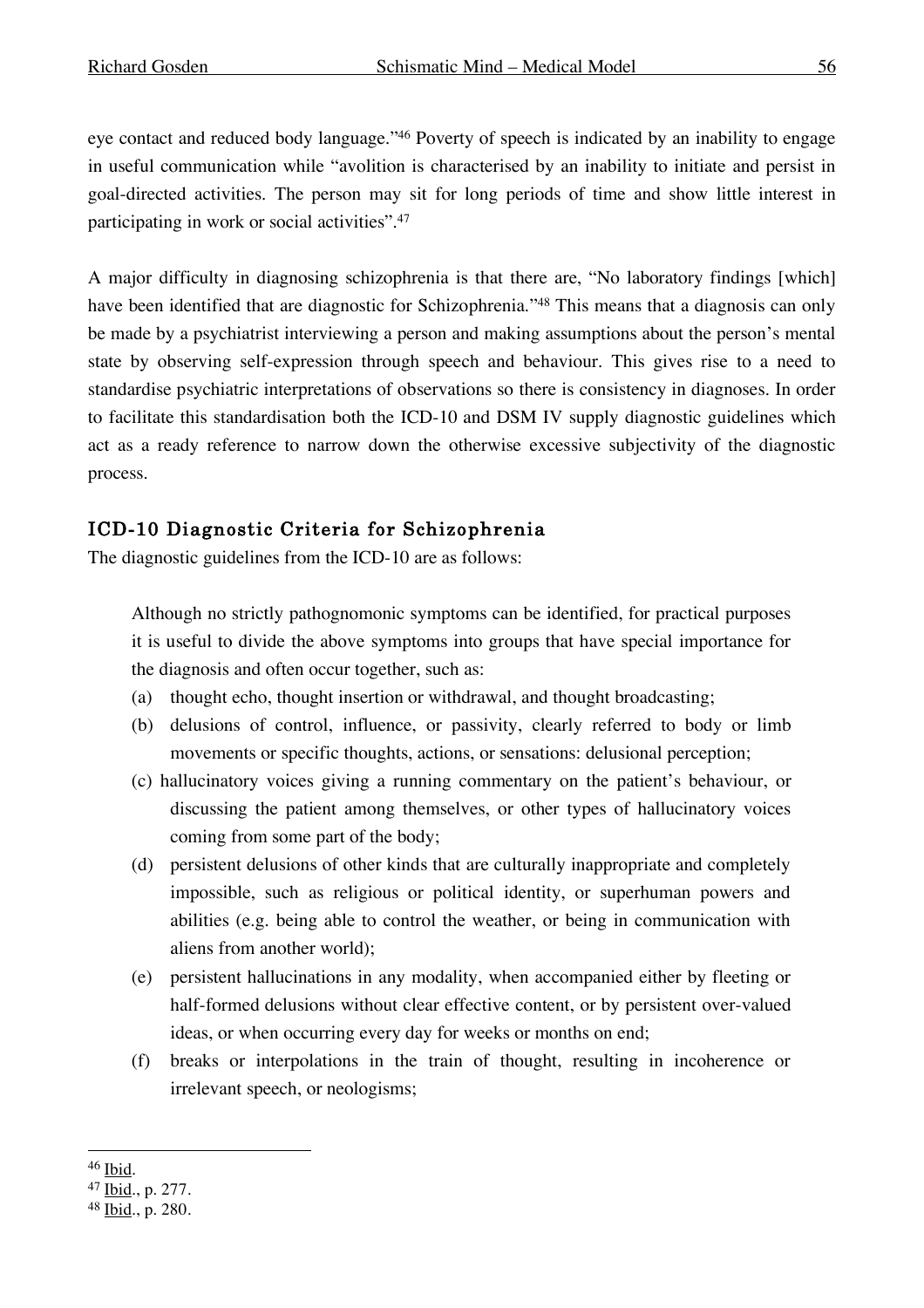- (g) catatonic behaviour, such as excitement, posturing, or waxy flexibility, negativism, mutism, and stupor;
- (h) "negative" symptoms such as marked apathy, paucity of speech, and blunting or incongruity of emotional responses, usually resulting in social withdrawal and lowering of social performance; it must be clear that these are not due to depression or to neuroleptic medication;
- (i) a significant and consistent change in the overall quality of some aspects of personal behaviour, manifest as loss of interest, aimlessness, idleness, a selfabsorbed attitude, and social withdrawal.

#### *Diagnostic guidelines*

The normal requirement for a diagnosis of schizophrenia is that a minimum of one very clear symptom (and usually two or more if less clear-cut) belonging to any one of the groups listed as (a) to (d) above, or symptoms from at least two of the groups referred to as (e) to (h), should have been clearly present for most of the time *during a period of 1 month or more.* Conditions meeting such symptomatic requirements but of a duration less than 1 month (whether treated or not) should be diagnosed in the first instance as acute schizophrenia-like psychotic disorder (F23.2) and reclassified as schizophrenia if the symptoms persist for longer periods. Symptom (i) in the above list applies only to a diagnosis of simple schizophrenia (F20.6), and a duration of at least one year is required. 49

There are two more paragraphs describing prodromal symptoms, like loss of interest in work, which may have been present for an extended period of time, and instructions that the 1 month criteria is only to apply to the specific symptoms given in the list above. There is also a warning about the difficulty that is sometimes encountered in distinguishing schizophrenia from the affective disorders and that schizophrenia should not be diagnosed in the presence of known disorders that have physical causes like brain disease, drug intoxication or epilepsy.50

The above symptoms are meant to be guidelines for identifying the presence of schizophrenia in general. Once a diagnostician decides schizophrenia is present the next task is to determine which of the various subtypes is the most appropriate label. The ICD-10 diagnostic system provides a choice from seven subtypes:

 <sup>49</sup> World Health Organisation, op.cit., pp. 87-88.

<sup>50</sup> Ibid., pp. 88-89.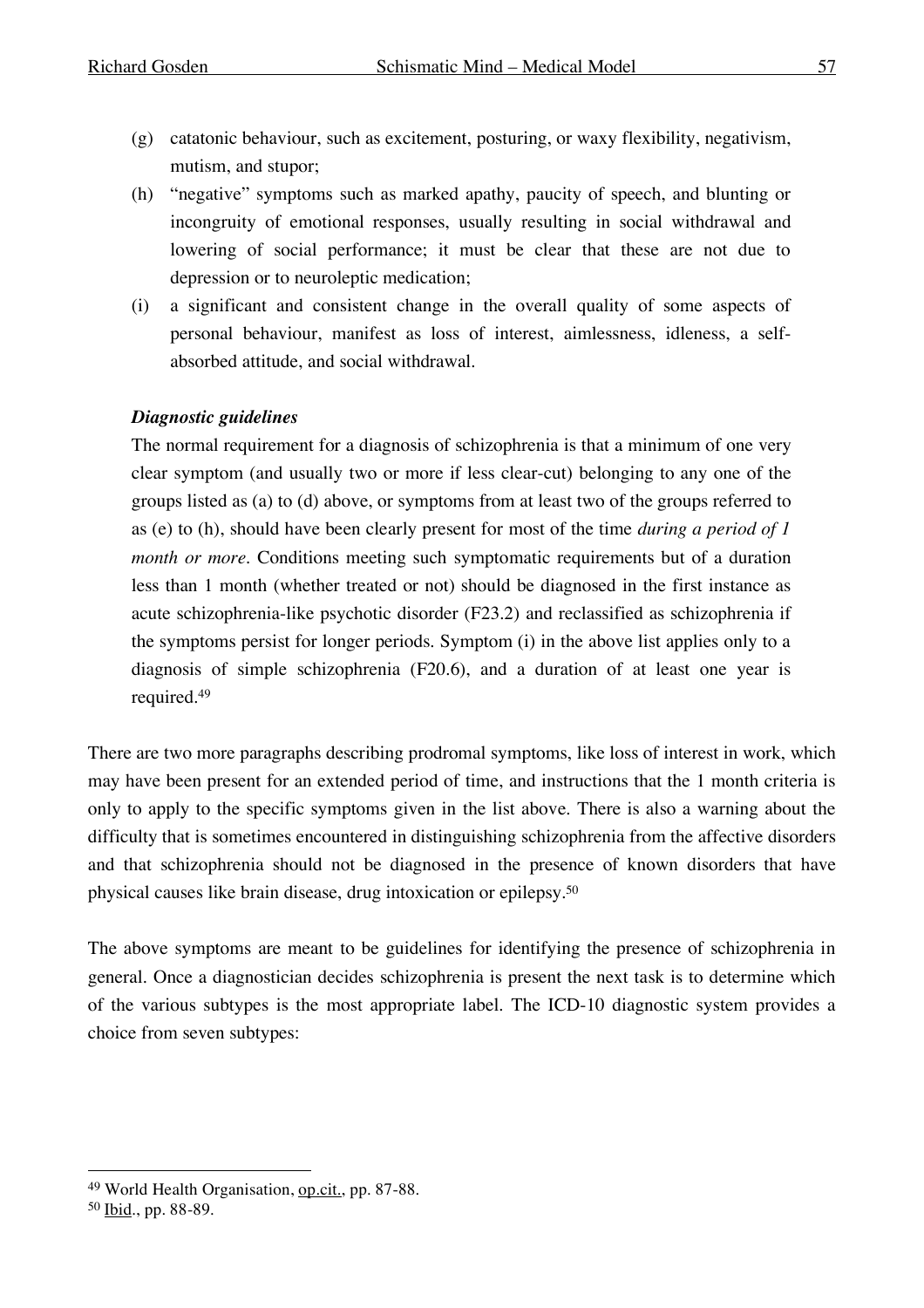**Paranoid schizophrenia.** This is the most common type of schizophrenia. It is where the delusions and auditory hallucinations inspire beliefs of persecution, exalted birth, special mission or other paranoid beliefs and where the "voices" often threaten or give commands. 51

**Hebephrenic schizophrenia.** This is a variety of schizophrenia in which the "delusions and hallucinations are fleeting and fragmentary" and which tends to be marked by a shallow mood and "giggling or self-satisfied, self-absorbed smiling, or a lofty manner, grimaces, mannerisms, pranks, hypochondriacal complaints and reiterated phrases". <sup>52</sup> Hebephrenic schizophrenia tends to have an early onset, between the ages of 15 to 25 years, hence the name, derived from the Greek goddess of youth, Hebe.

**Catatonic schizophrenia.** This type of schizophrenia requires one or more of the following symptoms to be a dominant clinical feature before a diagnosis can be made:

- (a) stupor (marked decrease in reactivity to the environment and in spontaneous movements and activity) or mutism;
- (b) excitement (apparently purposeless motor activity, not influenced by external stimuli);
- (c) posturing (voluntary assumption and maintenance of inappropriate or bizarre postures);
- (d) negativism (an apparently motiveless resistance to all instructions or attempts to be moved, or movement in the opposite direction);
- (e) rigidity (maintenance of a rigid posture against efforts to be moved);
- (f) waxy flexibility (maintenance of limbs and body in externally imposed positions); and
- (g) other symptoms such as command automatism (automatic compliance with instructions), and perseveration of words and phrases.<sup>53</sup>

**Undifferentiated schizophrenia.** This diagnosis is used when the person meets the general requirements for schizophrenia but doesn't conform to any of the other subtypes.

**Post-schizophrenic depression**. As the name suggests this involves depression which is experienced after a schizophrenic episode and while some symptoms of schizophrenia are still present, but which "no longer dominate the clinical picture". 54

<sup>53</sup> Ibid., p. 92.

 <sup>51</sup> Ibid., pp. 89-90.

<sup>52</sup> Ibid., p. 90.

<sup>54</sup> Ibid., p. 93.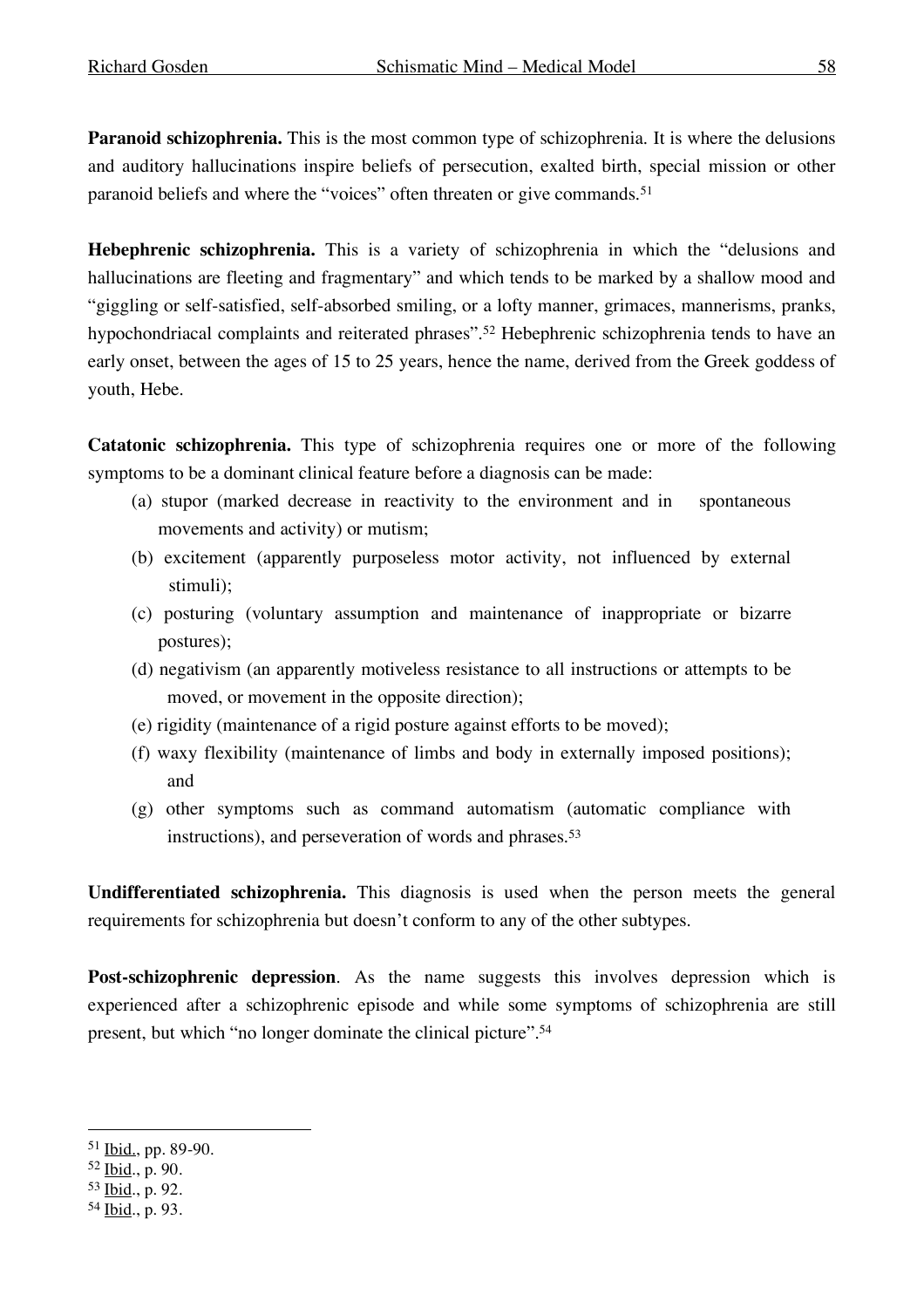**Residual schizophrenia.** This diagnosis is used when schizophrenia appears to have entered a chronic stage.

**Simple schizophrenia.** "An uncommon disorder in which there is an insidious but progressive development of oddities of conduct, inability to meet the demands of society, and decline in total performance. Delusions and hallucinations are not evident, and the disorder is less obviously psychotic than the hebephrenic, paranoid, and catatonic subtypes of schizophrenia."55

## DSM IV Diagnostic Criteria for Schizophrenia

The diagnostic guidelines in the American Psychiatric Association's DSM IV present the symptoms of schizophrenia in the form of grouped criteria:

#### **Diagnostic criteria for Schizophrenia**

**A.** *Characteristic symptoms:* Two (or more) for the following, each present for a significant portion of time during a 1-month period (or less if successfully treated):

- (1) delusions
- (2) hallucinations
- (3) disorganised speech (e.g. frequent derailment or incoherence)
- (4) grossly disorganised or catatonic behaviour
- (5) negative symptoms, i.e., affective flattening, alogia, or avolition

**Note:** Only one Criterion A symptom is required if delusions are bizarre or hallucinations consist of a voice keeping up a running commentary on the person's behaviour or thoughts, or two or more voices conversing with each other.

**B.** *Social/occupational dysfunction:* For a significant portion of the time since the onset of the disturbance, one or more major areas of functioning such as work, interpersonal relations, or self-care are markedly below the level achieved prior to the onset (or when the onset is in childhood or adolescence, failure to achieve expected level of interpersonal, academic, or occupational achievement).

**C.** *Duration:* Continuous signs of the disturbance persist for at least 6 months. This 6 month period must include at least 1 month of symptoms (or less if successfully treated) that meet Criterion A (i.e. active-phase symptoms) and may include prodromal or residual symptoms. During these prodromal or residual periods, the signs of the disturbance may be manifested by only negative symptoms or two or more symptoms

 <sup>55</sup> Ibid., p. 95.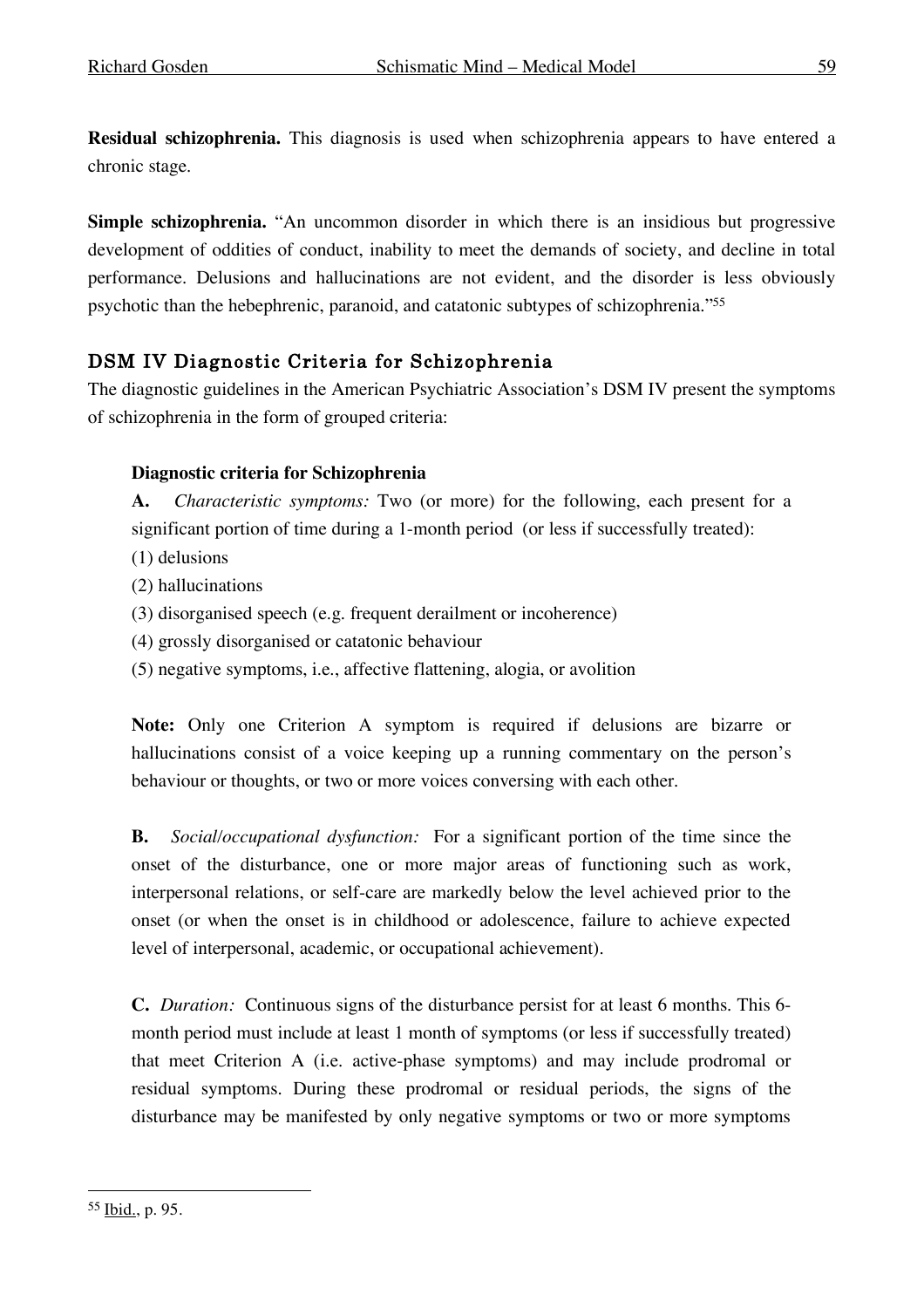listed in Criterion A present in an attenuated form (e.g., odd beliefs, unusual perceptual experiences).

**D.** *Schizoaffective and Mood Disorder exclusion:* Schizoaffective Disorder and Mood Disorder With Psychotic Features have been ruled out because either (1) no Major Depressive, Manic, or Mixed Episodes have occurred concurrently with the activephase symptoms; or (2) if mood episodes have occurred during active-phase symptoms, their total duration has been brief relative to the duration of the active and residual periods.

**E.** *Substance/general medical condition exclusion:* The disturbance is not due to the direct physiological effects of a substance (e.g., a drug of abuse, a medication) or a general medical condition.

**F.** *Relationship to a Pervasive Developmental Disorder:* If there is a history of Autistic Disorder or another Pervasive Developmental Disorder, the additional diagnosis of Schizophrenia is made only if prominent delusions or hallucinations are present for at least a month (or less if successfully treated). 56

The DSM IV system follows the same pattern as the ICD-10 by providing the diagnostic criteria for schizophrenia in general and then going on to define a number of subtypes for refining the diagnosis. Most of the DSM IV subtypes are the same as those in the ICD-10. The duplicated subtypes are: Paranoid Type, Disorganised Type (Hebephrenic in the ICD-10), Catatonic Type, Undifferentiated Type, and Residual Type. However there is no DSM IV equivalent of the ICD-10's Post-schizophrenic depression and, whereas the DSM IV describes Schizoaffective Disorder as a subtype of schizophrenia, in the ICD-10 it is given a coding that places it in an independent category, as a separate and distinct mental disorder, located between Schizophrenia and the Affective Disorders.

The subtype that is called Simple Schizophrenia in the ICD-10 has no exact equivalent in the DSM IV. The nearest subtype in the DSM IV is called Schizophreniform Disorder, and its description gives it a curiously different twist. Although Simple Schizophrenia (ICD-10) and Schizophreniform Disorder (DSM IV) are both largely distinguished from other forms of schizophrenia by having a reduced number and variety of symptoms, the prescribed reductions for each are very different from one another. Whereas Simple Schizophrenia is largely concerned with social malfunctioning, and doesn't require the presence of psychotic features like delusions and hallucinations, Schizophreniform Disorder is the opposite. A diagnosis of Schizophreniform Disorder requires

 <sup>56</sup> American Psychiatric Association, op.cit., pp. 285-286.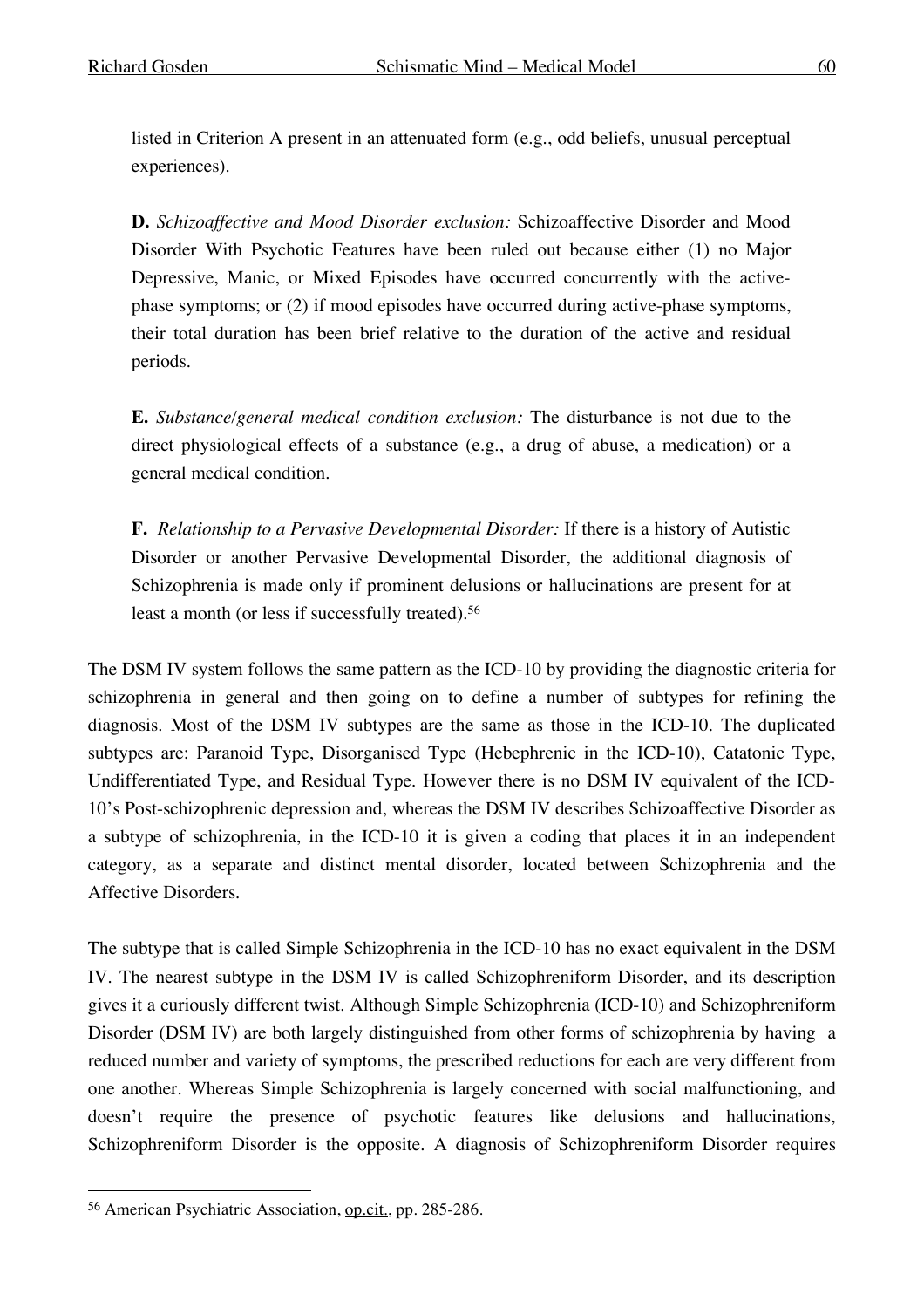psychotic symptoms of a reduced duration (1-6 months) but social/occupational dysfunction is not necessary.

This difference might point to an interesting divergence of philosophical priorities between the cultural environments that respectively prefer to use the two different diagnostic manuals. The ICD-10 environment, mainly Europe, apparently sees social dysfunction as the main residual symptom to be concerned about in this milder subtype of schizophrenia. The North Americans, however, would seem to be more concerned with identifying abnormal mental activity as the residual symptom.

The taxonomies relating to psychosis in both the ICD-10 and the DSM IV are presented as if it is assumed there is a continuous spectrum of disorder that has to be broken up into recognisable segments. The result is that Schizophrenia, as it is described in both manuals, shades into a number of descriptions of similar, but clinically distinct, disorders. These schizophrenia spectrum disorders, as they are sometimes called,<sup>57</sup> are described in both manuals in pages adjacent to, and following, the descriptions of Schizophrenia. The more similar the description is to Schizophrenia, the closer it is positioned to Schizophrenia in the pages of the manuals. It is worth briefly describing this spectrum of disorders because it will help to clarify what Schizophrenia is by examining the descriptions of disorders psychiatrists think are similar, but distinct from Schizophrenia.

In the ICD-10 the description of Schizotypal Disorder follows that of Schizophrenia. This positions Schizotypal Disorder adjacent to Schizophrenia on the spectrum of schizophrenia disorders. As the name suggests this condition has characteristic features that are similar to Schizophrenia but, unlike Schizophrenia, there is an absence of any "dominant or typical disturbance".58 Schizotypal Disorder is followed in the ICD-10 by the Persistent Delusional Disorders, and then Acute and Transient Psychotic Disorders, and then by Induced Delusional Disorder and finally by the Schizoaffective Disorders, which are to be diagnosed when both "affective and schizophrenic symptoms are prominent within the same episode of illness".59 After the Schizoaffective Disorders the ICD-10 goes on to describe the Affective Disorders (mood disorders) associated with the bipolar mood extremes of mania and depression.

The DSM IV system sees the order in the spectrum a little differently. Following the subtypes of Schizophrenia is Delusional Disorder. The DSM IV gives a fairly complex description of Delusional Disorder with a number of subtypes. One of the puzzling features of this DSM IV description is an instruction that Delusional Disorder is to be distinguished from Schizophrenia by

 <sup>57</sup> A. M. Persico, Z. W. Wang, D. W. Black, N. C. Andreasen, G. R. Uhl and R. R. Crowe, 'Exclusion of close linkage of the dopamine transporter gene with schizophrenia spectrum disorders', American Journal of Psychiatry, Vol. 152, No. 1, 1995, pp. 134-136.

<sup>58</sup> World Health Organisation, op.cit., p. 95.

<sup>59</sup> Ibid., p. 105.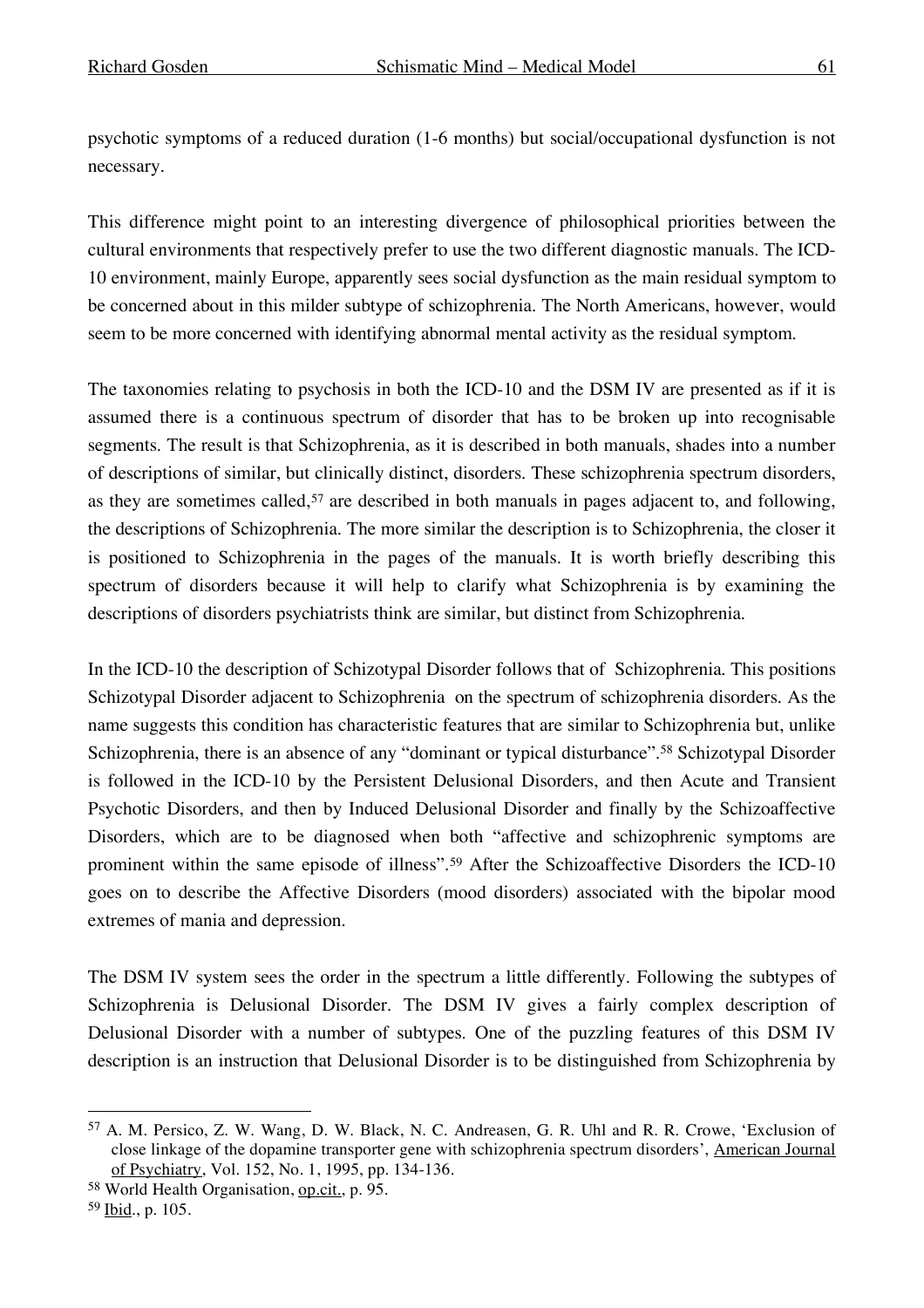the absence of any symptoms from Criterion A of the diagnostic guidelines for Schizophrenia.<sup>60</sup> However, when one refers back to Criterion A the first symptom given is "delusions". The distinction between the two disorders apparently largely rests on an understanding that the "delusions" of Schizophrenia are "bizarre" whereas those of Delusional Disorder are non-bizarre. 61 To facilitate this distinction the DSM IV defines a "bizarre" delusion as one "that involves a phenomenon that the person's culture would regard as totally implausible."62

This problem of differentiating Schizophrenia from Delusional Disorder draws attention to a couple of interesting points that should be noted at this stage. The first concerns the contradiction between the general outline for Schizophrenia and the diagnostic instructions for Delusional Disorder in the DSM IV. Whereas a number of non-bizarre delusions — like delusions of reference and persecutory delusions — are clearly listed as symptoms of Schizophrenia, at the same time, the diagnostic instructions for Delusional Disorder claim all non-bizarre delusions for that particular disorder. Contradictions like this suggest an underlying arbitrariness in the taxonomic mapping of mental disorders and lays a basis for questioning the validity of pathologising any of the symptoms described.

Indeed, the question of pathological validity is the second point to be raised about Delusional Disorder. If DSM IV defines a bizarre delusion as one "that involves a phenomenon that the person's culture would regard as totally implausible", while stating that Delusional Disorder is only concerned with non-bizarre delusions, then it begs the question as to whether Delusional Disorder pathologises delusions that the person's culture would find plausible. When the diagnostic criteria are examined in the light of this question, this does indeed seem to be the case.

Seven subtypes of Delusional Disorder are given in the DSM IV. The Erotomanic Type, for instance, pathologises unrequited love and "applies when the central theme of the delusion is that another person is in love with the individual. The delusion often concerns idealised romantic love and spiritual union rather than sexual attraction .... Most individuals with this subtype in clinical samples are female."<sup>63</sup>

Similarly, a Delusional Disorder of the Jealous Type is a supposedly pathological delusion which "applies when the central theme of the person's delusion is that his or her spouse or lover is unfaithful". <sup>64</sup> It could perhaps be successfully argued that unwarranted suspicion about the fidelity of a spouse or lover is a pathological condition. But how would a psychiatrist know with any

 <sup>60</sup> American Psychiatric Association, op.cit., p. 296.

<sup>61</sup> Ibid., p. 284.

<sup>62</sup> Ibid., p. 765.

<sup>63</sup> Ibid., p. 297.

<sup>64</sup> Ibid.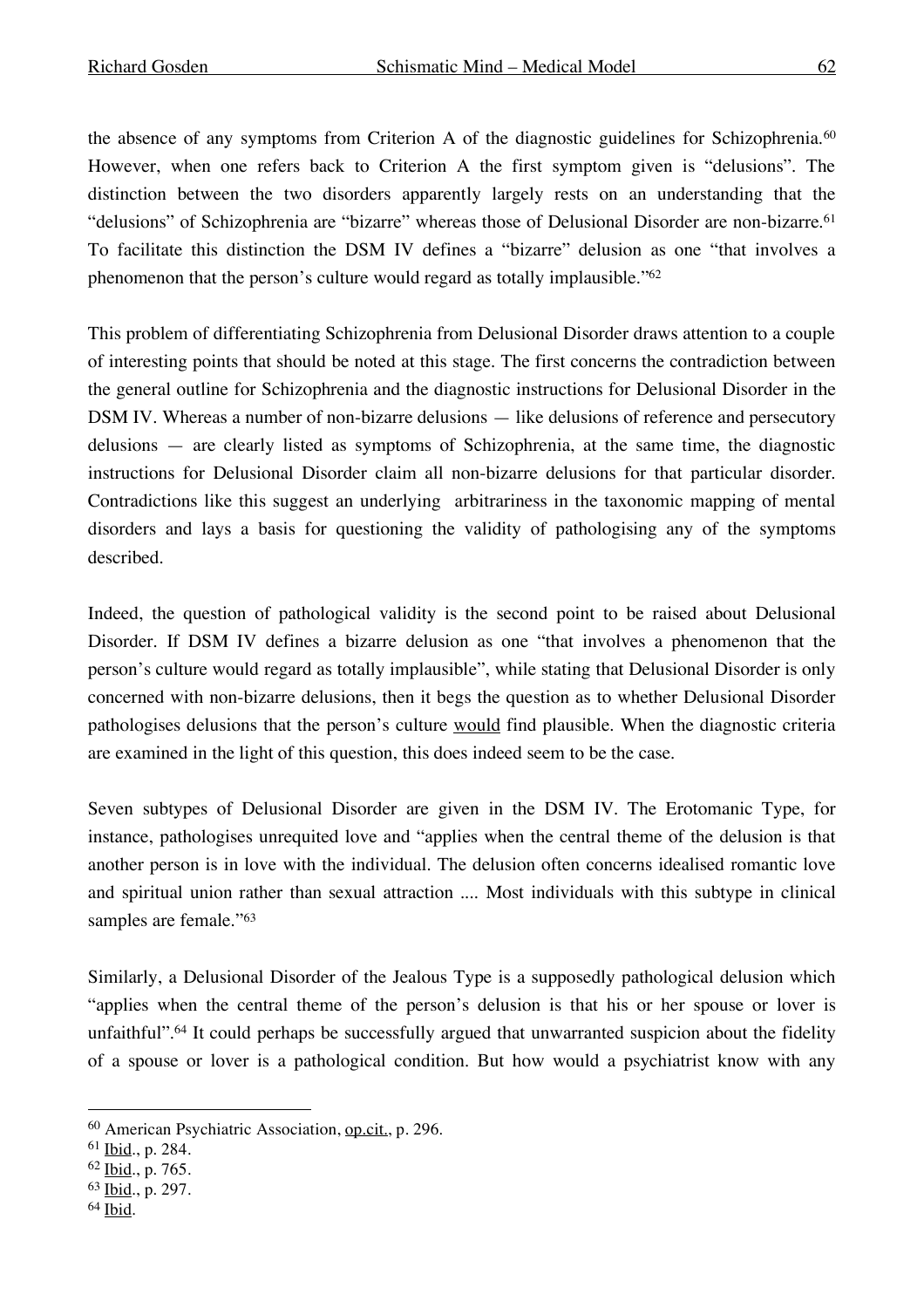certainty that a patient's suspicion was unwarranted? This kind of question is highly relevant when one considers the power vested in psychiatrists to impose involuntary treatment on people diagnosed with delusional symptoms. 65

Following Delusional Disorder on the DSM IV taxonomic spectrum is Brief Psychotic Disorder, which is followed by Shared Psychotic Disorder (the equivalent of the ICD-10's Induced Delusional Disorder in which one person is persuaded to share another person's delusion), Psychotic Disorder Due to a General Medical Condition and then Substance-Induced Psychotic Disorder. A final residual category, Psychotic Disorder Not Otherwise Specified, is given before the DSM IV introduces the Mood Disorders.

The significance of the implication contained in both manuals, that Schizophrenia is one section of a spectrum of psychotic disorders, can be brought into focus when one considers the conditions under which a diagnosis is made. Without any laboratory tests a diagnostician has to rely on evidence provided by the speech and behaviour of the person in question,<sup>66</sup> together with reports from third parties. The person's behaviour first has to be tested, in the diagnostician's own mind, against the range of normal speech and behaviours that is within the diagnostician's experience.<sup>67</sup> This will determine whether the person's mental state deviates too greatly from normal and is therefore pathological. Then, if it is judged to be abnormal, it has to be fitted into the correct point on the spectrum of mental disorders.

In regard to diagnosing schizophrenia this would seem to be a task fraught with possibilities for inconsistency. If, for instance, a person is expressing religious beliefs the diagnostician must first determine whether they are delusional; i.e. false beliefs not "ordinarily accepted by other members of the person's culture or subculture".68 If they appear to be delusional the diagnostician then has to decide whether the delusions are bizarre, and therefore indicative of Schizophrenia. If they are nonbizarre the alternative diagnosis might be Delusional Disorder - Grandiose Type: "Grandiose delusions may have a religious content (e.g., the person believes that he or she has a special message from a deity)."69

 <sup>65</sup> "Delusions" is one of five symptoms specified in the NSW Mental Health Act which, if identified by <sup>a</sup> medical practitioner, can lead to involuntary incarceration and treatment. See Mental Health Act 1990, NSW Government Information Service, Reprinted as in force at 17 October, 1994.

<sup>66</sup> See for instance, Mary Hollis Johnston and Philip S. Holzman, Assessing Schizophrenic Thinking, Jossey-Bass, San Francisco, 1979.

<sup>67</sup> Nancy M. Docherty, 'Communication disturbances in schizophrenia and mania', JAMA, The Journal of the American Medical Association, Vol. 276, No. 1, July 3, 1996, p. 4B.

<sup>68</sup> American Psychiatric Association, op.cit., p. 765.

<sup>69</sup> Ibid., p. 297.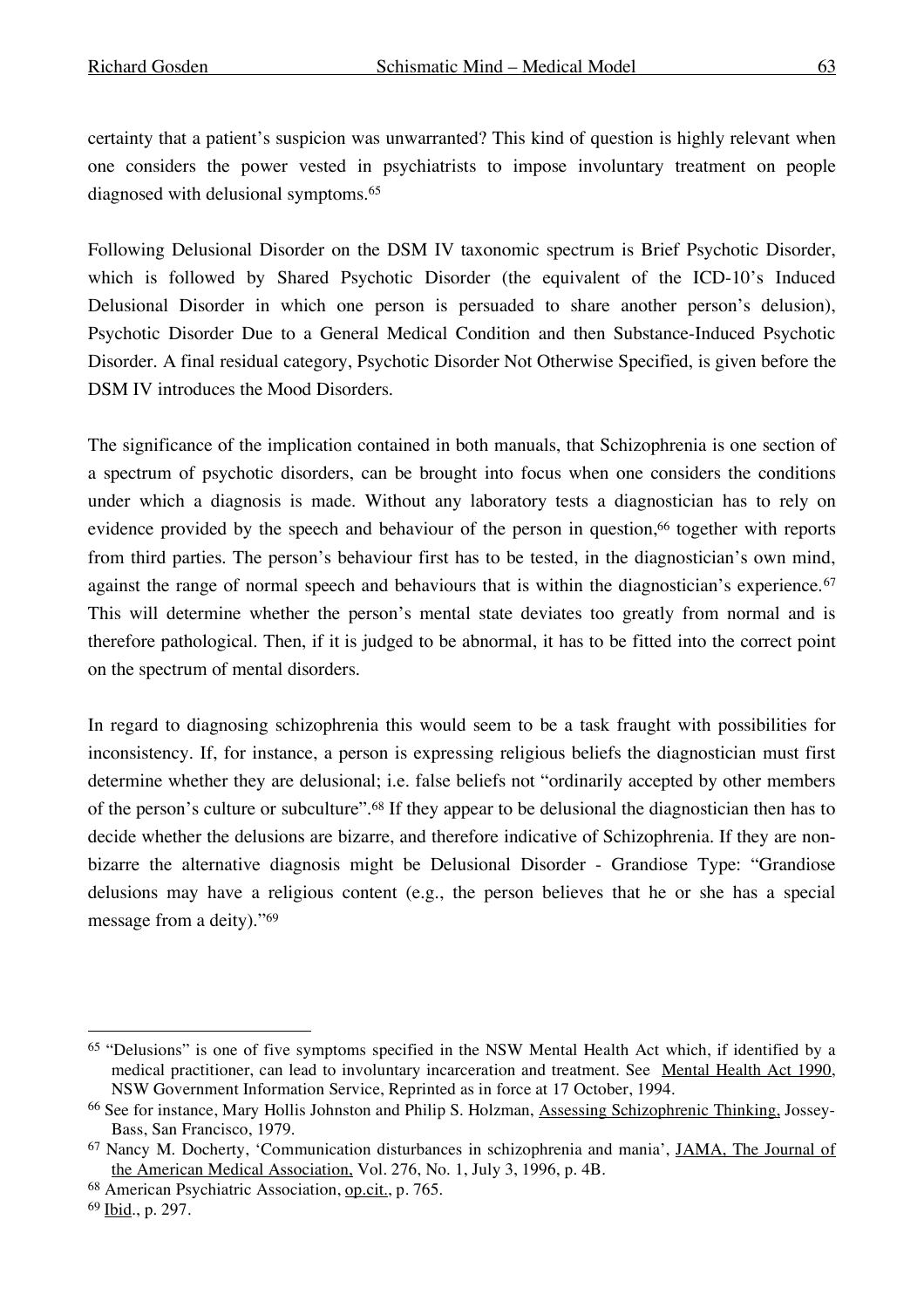The risk of inconsistency is further apparent when one considers there is often a distinctly bizarre appearance to many religious beliefs that are culturally acceptable, and therefore not delusional (in the psychiatric sense, that is). Thousands of people may practise a pseudo-cannibalistic ritual together, believing the biscuits and grape juice they consume to symbolise the body and blood of a god, but if the ritual belongs to a respectable mainstream Christian church, and is therefore culturally acceptable, by necessity psychiatrists must view it as being motivated by a nonpathological cause. However, if a solitary individual were to invent and practise a similar ritual it is unlikely the same protection would be available. Such a person might easily be given a diagnosis of schizophrenia and, if so, would probably also be considered dangerous.

### Origins of descriptive psychopathology for Schizophrenia

The origins of the pathological approach to schizophrenia can be traced in the history of the relevant diagnostic language. The key words and terms that are currently used to describe the symptoms — like delusions, hallucinations, thought disorder and catatonia — all have long histories of development for usage as diagnostic tools, first for madness in general, and later for specific forms of mental illness like schizophrenia.

Berrios has recently undertaken extensive research into the development of descriptive psychopathology.70 (I mostly rely on this research for this section). Berrios found that up to the middle of the 19th century the French word *délire* meant either madness or delusion and when it was used for delusion the meaning was interchangeable with delirium.<sup>71</sup> This means that for several centuries in France the three concepts — madness, delusion and delirium — were often indistinguishable. Influenced by religious beliefs, all three forms of *délire* were thought to be organic in nature because "the soul is always in the same state and is not susceptible to change. So the error of judgement that is délire cannot be attributed to the soul but to bodily organs". 72

In pre-18th century Italy a similar view was expressed about the cause of delusion and delirium:

Delirium was caused by organic changes for the soul cannot become diseased: 'How can delirium be called affection of the soul, in view of its [the soul's] unchangeable nature?' 'Where is the seat of delirium?' It is evident that true and basic errors of judgment and of reasoning, without any lesion in the organ of external senses, must be due to a physical disease of the brain.73

 <sup>70</sup> German E. Berrios, The History of Mental Symptoms University of Cambridge Press, Cambridge, 1996. <sup>71</sup> Ibid., p. 85.

<sup>72</sup> Arnulphe d'Aumont, 1754, quoted in Berrios, ibid.

<sup>73</sup> Vincenzo Chiarugi, quoted in Berrios, ibid., p. 86.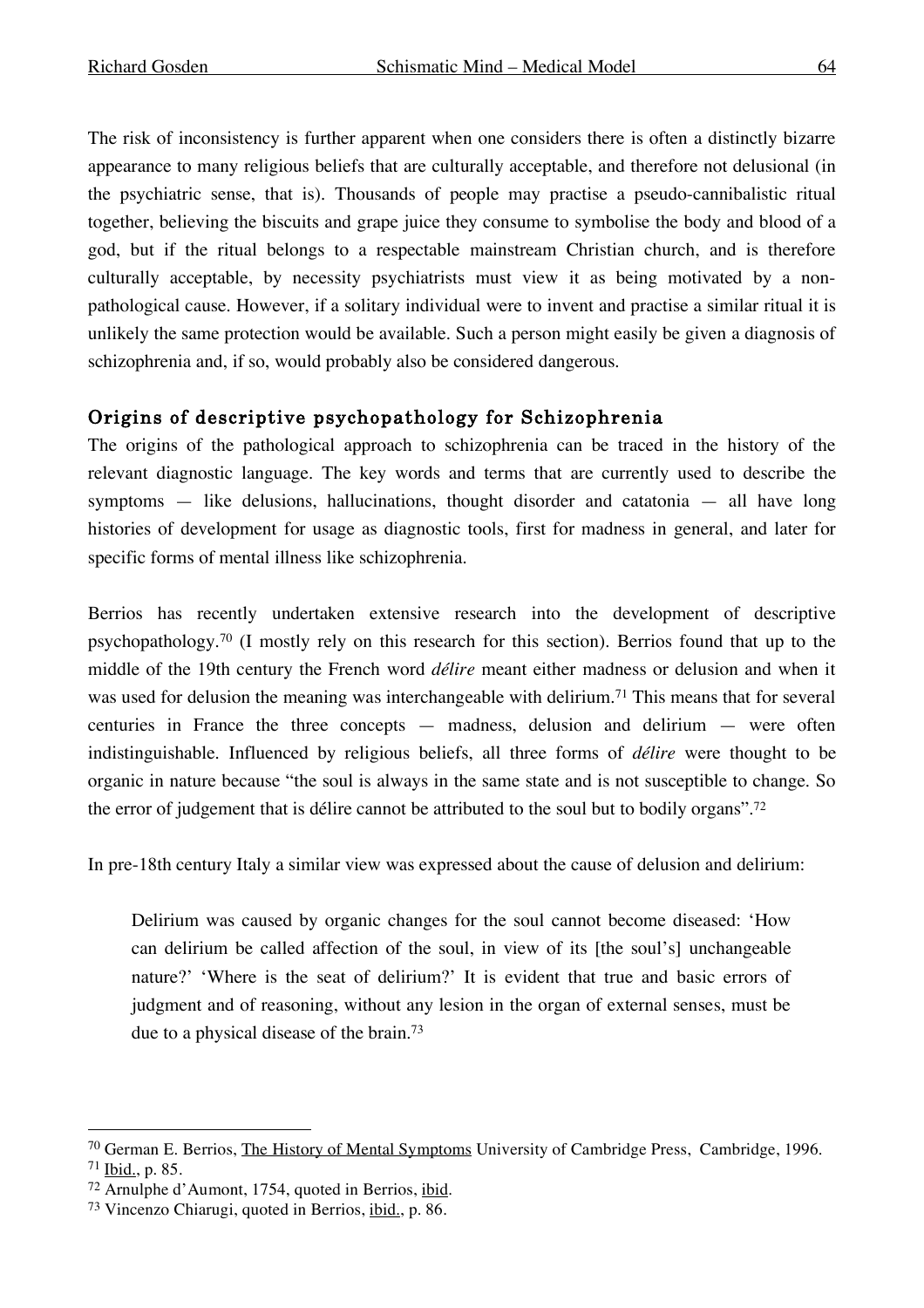British thinkers appear to have had a more circumspect view of delusions and madness, sometimes being less willing to associate delusions with brain disease. Hobbes saw delusions as being the

primary indicator of madness but he was equivocal about the cause, unsure whether to adopt an ancient interpretation blaming "Daemons, or Spirits, either good, or bad, which .... might enter into man, possess him, and move his organs in such strange, and uncouth manner,"74 or whether to adopt the opinion current in his time that underlying "passions" were the cause.

John Locke introduced the belief that delusions and madness were caused by associating inappropriate ideas: "some of our ideas have a natural correspondence and connection with one another: it is the office and excellency of our reason to trace these, and hold them together in that union and correspondence". <sup>75</sup> However, to Locke madmen "do not appear to me to have lost the faculty of reasoning, but having joined together some ideas very wrongly, they mistake them for truths, and they err as men do that argue right from wrong principles."76

Locke's view remained popular up to the middle of the 19th century after it was amplified by 18th century associationists like David Hartley. But Hartley believed, like the French, that delusions and madness could also have organic causes:

the causes of madness are of two kinds: bodily and mental. That which arises from bodily causes is nearly related to drunkenness, and to the deliriums attending distemper. That from mental causes is of the same kind with temporary alienation of the mind during violent passions, and with prejudices of opinionativeness, which much application to one set of ideas only occasions.77

In the late 18th century French and German commentators agreed that hallucinations can be the cause of mental disorder but they didn't agree on the extent of this disorder. The Frenchman Dufor was of the opinion that "The false impression of the external senses, then, must necessarily create disorder and confusion in a person's conduct."78 Crichton, a German, responded "that the diseases of the external senses produce erroneous mental perceptions, must be allowed; but it depends on the concurrence of other causes, whether delusion follows".79

Disagreements like these led on to a 19th century debate about whether hallucinations could be a cause for insanity. Hallucinations were defined early in the debate: "If a man has the intimate

 <sup>74</sup> Thomas Hobbes, quoted in Berrios, ibid., pp. 86-87.

<sup>75</sup> John Locke, quoted in Berrios, ibid., p. 88.

<sup>76</sup> John Locke, quoted in Berrios, ibid.

<sup>77</sup> David Hartley, quoted in Berrios, ibid., pp. 88-89.

<sup>78</sup> Jean Francois Dufor, quoted in Berrios, ibid., p. 35.

<sup>79</sup> German E. Berrios, ibid., p. 35.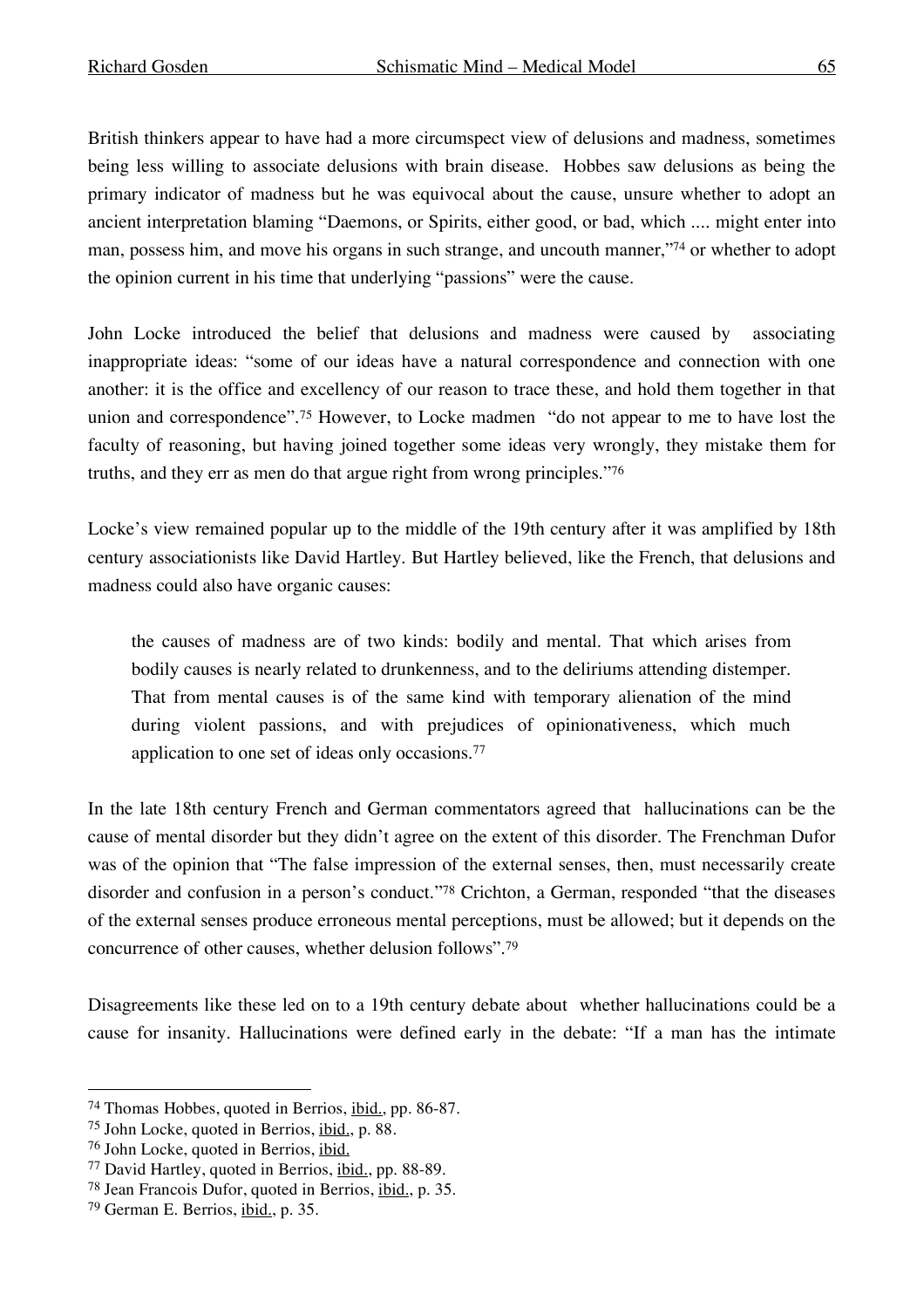conviction of actually perceiving a sensation for which there is no external object, he is in a hallucinated state."80 But unfortunately the word *hallucination* was closely linked with the word *vision* and therefore produced some difficulties in dealing with false perceptions that were not concerned with the sense of sight.

Even so, a vigorous defence was mounted for the use of the word by the 19th century French psychiatrist, Esquirol. As a result *hallucination* has been inherited by modern psychiatry:

Hallucinations of vision have been called visions but this is appropriate only for one perceptual mode. Who would talk about auditory visions, taste visions, olfactory visions? .... However, the functional alterations, brain mechanisms and the clinical context involved in these three senses is the same as in visions. A generic term is needed. I propose the word hallucination.81

An important early debate about the nature of hallucinations was concerned with whether the fault was to be found in the external sense organs or whether it was in the "central organ of sensitivity itself".82 Esquirol was of the opinion that "hallucination is a cerebral or psychological phenomenon that takes place independently from the senses. The pretended sensations of the hallucinated are images and ideas reproduced by memory, improved by the imagination, and personified by habit .... visionaries are dreaming whilst awake"83

Baillarger took up similar arguments after Esquirol died and in 1844 presented his views to the Royal Academy of Medicine in Paris: "The most frequent and complicated hallucinations affect hearing: invisible interlocutors address the patient in the third person, so that he is a passive listener in conversation .... the insane deaf is more prone to hear voices."84 But Baillarger's view was challenged by another of his countrymen named Michéa who posed a complicated argument that "hallucination consisted of a metamorphosis of thinking, was neither a sensation nor a perception but intermediate between perception and pure conception. It occupies the middle ground between these two facts of consciousness and participates in both."85

In the middle of the 19th century an important debate broke out amongst French psychiatrists about the nature of hallucinations. According to Berrios there were three main points to the debate: "could hallucinations ever be considered as 'normal' experiences? Did sensation, image and hallucination

 <sup>80</sup> E. Esquirol, quoted in Berrios, ibid., p. 37.

<sup>81</sup> Ibid.

<sup>82</sup> Ibid.

<sup>83</sup> Ibid., pp. 37-38.

<sup>84</sup> J. Baillarger, quoted in Berrios, Ibid., p. 39.

<sup>85</sup> C. F. Michéa, quoted in Berrios, ibid.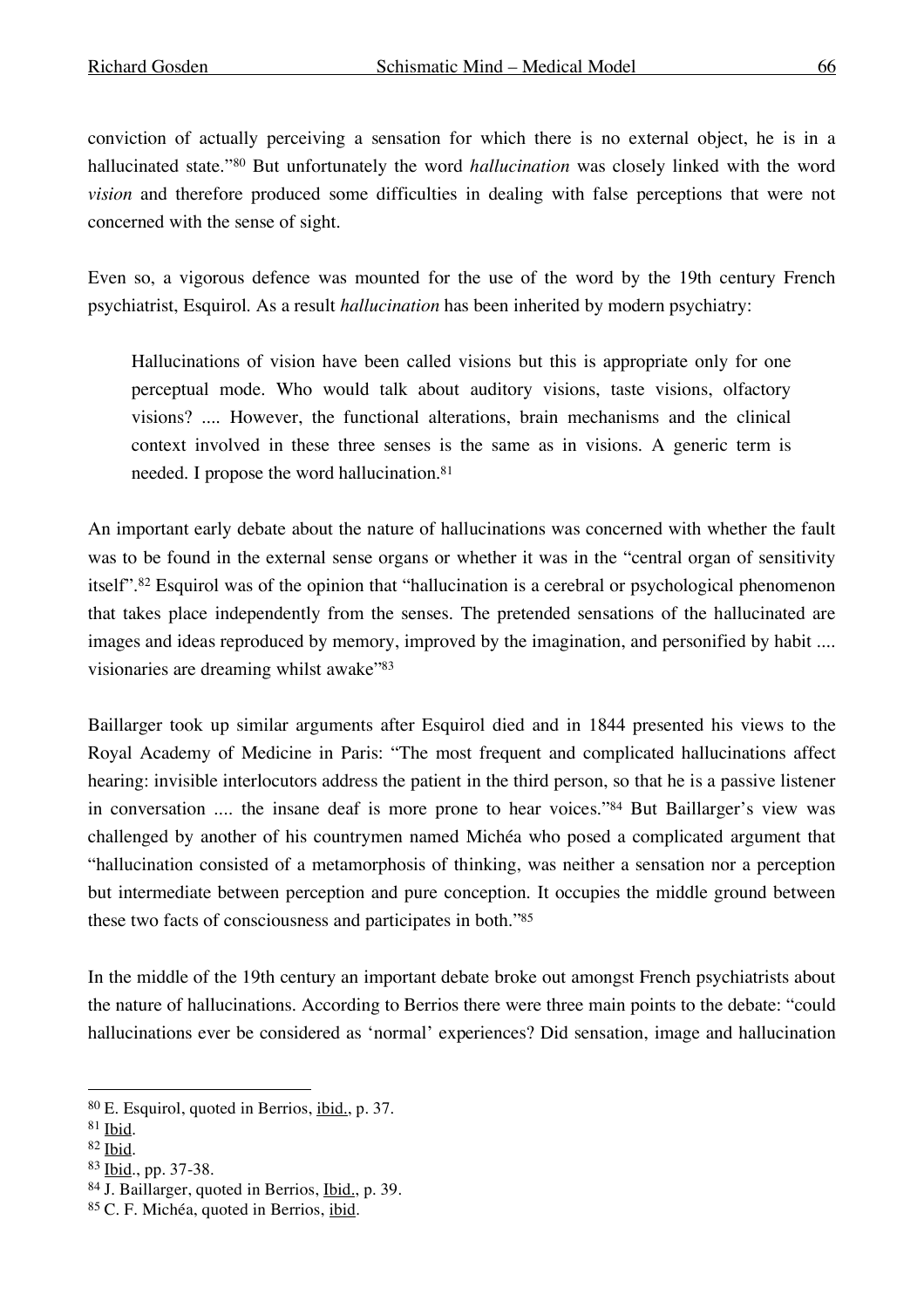form a continuum? Were hallucinations, dreams and ecstatic trance similar states? A fourth issue (as Henri Ey noticed) 'haunted everyone but was not made the base of the debate', namely, whether hallucinations had a 'psychological' origin."86

All of these issues remain unresolved today.<sup>87</sup> Indeed, they form much of the basis for the current controversy. It seems that although considerable progress has been made in the past century and a half in categorising, identifying and treating unusual mental phenomena, little progress has been made in understanding their underlying nature. This point is well illustrated by the example of thought disorder.

Thought disorder, as a symptom of schizophrenia, is indicated by disorganised or nonsensical speech.88 Unlike delusions and hallucinations, of which the people experiencing them usually have some insight, the identification of disordered thoughts must usually be made by an observer. <sup>89</sup> For a long time this necessity caused the symptom to be considered as secondary in importance to delusions and hallucinations. As a result it wasn't until the second half of the 19th century that psychiatrists began to form theories about the causes and nature of disordered thoughts:

Two models of 'thinking' vied for supremacy during the nineteenth century: the associationistic approach was the legacy of British empiricism and started with Locke's description of simple and complex ideas .... The second approach was based on Faculty Psychology .... that the mind is a cluster of independent powers, capacities or faculties .... 90

Both models are now deeply embedded in modern psychiatric thinking about schizophrenia. After passing through dubious stages of development, like the 19th century phrenology movement, based on the belief that a person's personality could be revealed by measuring and mapping the pattern of bumps on their head, faculty theory is now largely at the base of current attempts to draw maps of the brain by identifying various mental functions with parts of the brain.<sup>91</sup> This area of research, as

 <sup>86</sup> German E. Berrios, ibid., p. 40.

<sup>87</sup> J. M. Cleghorn, S. Franco, B. Szechtman, R. D. Kaplan, H. Szechtman, G. M. Brown, C. Nahmias and E. S. Garnett, 'Toward a Brain Map of Auditory Hallucinations', American Journal of Psychiatry, Vol. 149, No. 8, 1992, pp. 1062-1071.

<sup>88</sup> T. C. Manschreck, B. Maher, M. T. Celada, M. Schneyer and R. Fernandez, 'Object Chaining and Thought Disorder in Schizophrenic Speech', Psychological Medicine, Vol. 21, No. 2, 1991, pp. 443-446.

<sup>89</sup> P. D. Harvey, M. F. Lenzenweger, R. S. Keefe, D. L. Pogge, M. R. Serper and R. C. Mohs, 'Empirical Assessment of the Factorial Structure of Clinical symptoms in Schizophrenic Patients: Formal Thought Disorder', Psychiatry Research, Vol. 44, No. 2, 1992, pp. 141-151.

<sup>90</sup> Berrios, op.cit., p. 72.

<sup>&</sup>lt;sup>91</sup> Bruce Bower, 'Hallucinating brains pose for first scans', Science News, Vol. 148, No. 20, 1995, p. 310.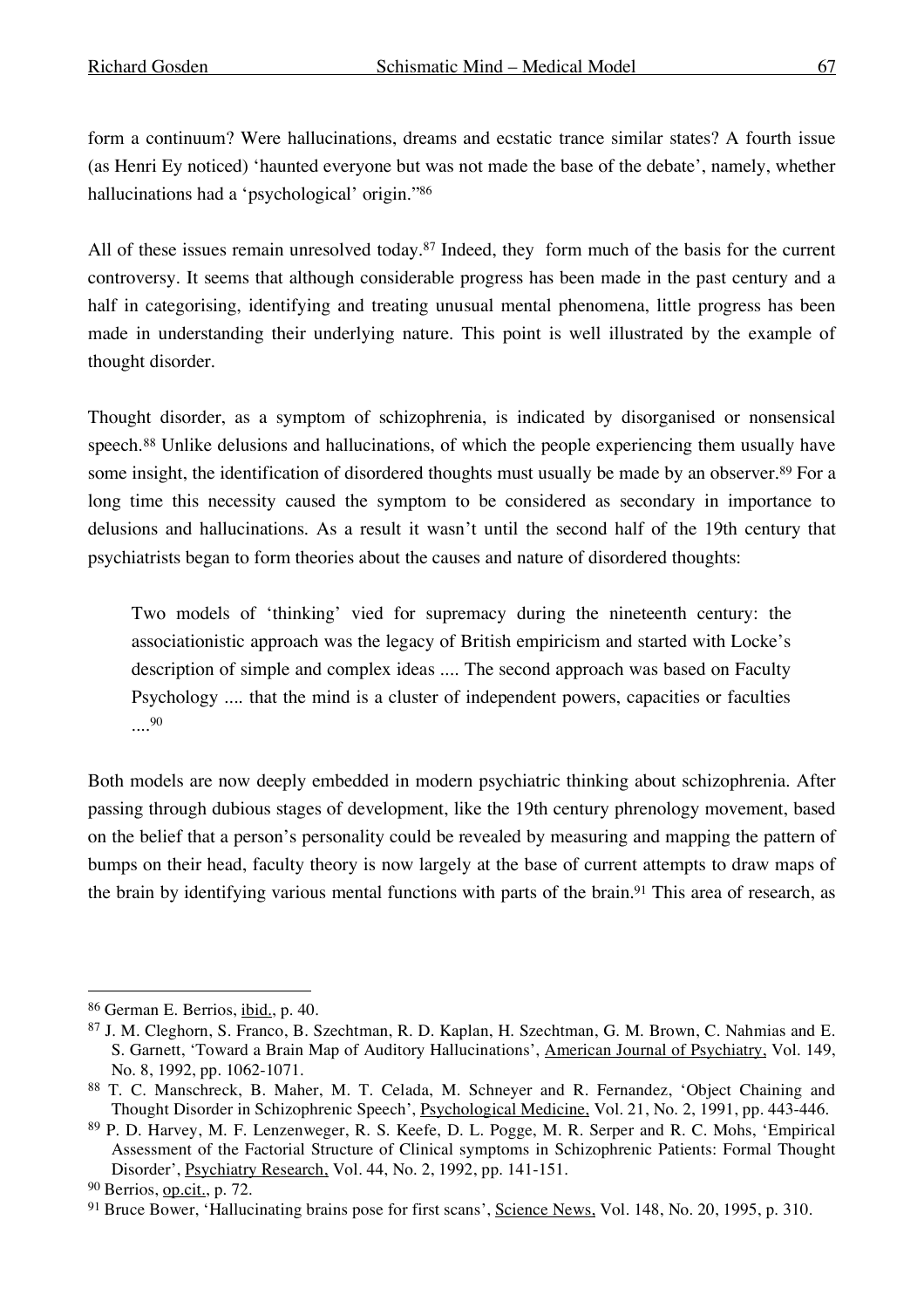will be discussed further on, is central to current scientific endeavours to link schizophrenia with defects in brain architecture. 92

The associationistic approach, on the other hand, had considerable influence on both Kraepelin and Bleuler, the two psychiatric researchers who are most commonly cited as being the first pioneers, the inventors/discovers/definers, of the disease entity called schizophrenia. <sup>93</sup> Through Kraepelin and Bleuler the associationistic approach has had an important influence on nominating the primary indications of schizophrenia that are found in modern diagnostic manuals.

## Kraepelin and Bleuler

Emile Kraepelin was a German psychiatrist practising in the late 19th century. In Kraepelin's time the psychiatric nosology was still very much in flux and there was only a shifting consensus about matching particular symptoms with specific mental diseases. This situation provided scope for individual psychiatrists to "discover" new disease entities and then persuade their colleagues to recognise their new discovery. Kraepelin was the first psychiatrist to observe a certain pattern in a form of madness that had an early onset and, as he falsely thought, led finally to a deteriorating condition:94 "To accentuate the progressive destruction of mental abilities, emotional responses and the integrity of the personality which he saw as central to this condition, Professor Kraepelin termed it dementia praecox — dementia of early life."95

Kraepelin's argument was that three psychiatric conditions, previously recognised separately, were actually different aspects of a single disease he called dementia praecox. The three pre-existing disease entities were hebephrenia, which was characterised by "aimless, disorganised and incongruous behaviour; catatonia, in which the individual might be negativistic, motionless or even stuporous or, at other times, extremely agitated and incoherent; and finally dementia paranoides, in which delusions of persecution and grandeur were prominent."<sup>96</sup>

Kraepelin had to overcome professional opposition to gain recognition for his new interpretation. One of its central features was a clear distinction from other forms of madness, which sometimes produced similar symptoms, but which have a demonstrable biological cause, like cerebral syphilis.

<sup>&</sup>lt;sup>92</sup> Daniel R. Weinberger, 'From neuropathology to neurodevelopment (Schizophrenia, part 2)', The Lancet, Vol. 346, No. 8974, 1995, pp. 552-558.

<sup>93</sup> Louis L. Lunsky, 'A History of Clinical Psychiatry: The Origin and History of Psychiatric Disorders', JAMA, The Journal of the American Medical Association, Vol. 276, No. 10, 1996, p. 836.

<sup>&</sup>lt;sup>94</sup> For a discussion which compares Kraepelin's view to modern interpretations of schizophrenia see, R. S. Keefe, D. S. Lobel, R. C. Mohs, J. M. Silverman, P. D. Harvey, M. Davidson, M. F. Losonczy and K. L. Davis, 'Diagnostic Issues in Chronic Schizophrenia: Kraepelinian Schizophrenia, Undifferentiated Schizophrenia, and State-Independent Negative Symptoms', Schizophrenia Research, Vol. 4, No. 2, 1991, pp. 71-79.

<sup>95</sup> Richard Warner, Recovery From Schizophrenia Routledge & Kegan Paul, London, 1985, pp. 9-10.

<sup>96</sup> Ibid., p. 10.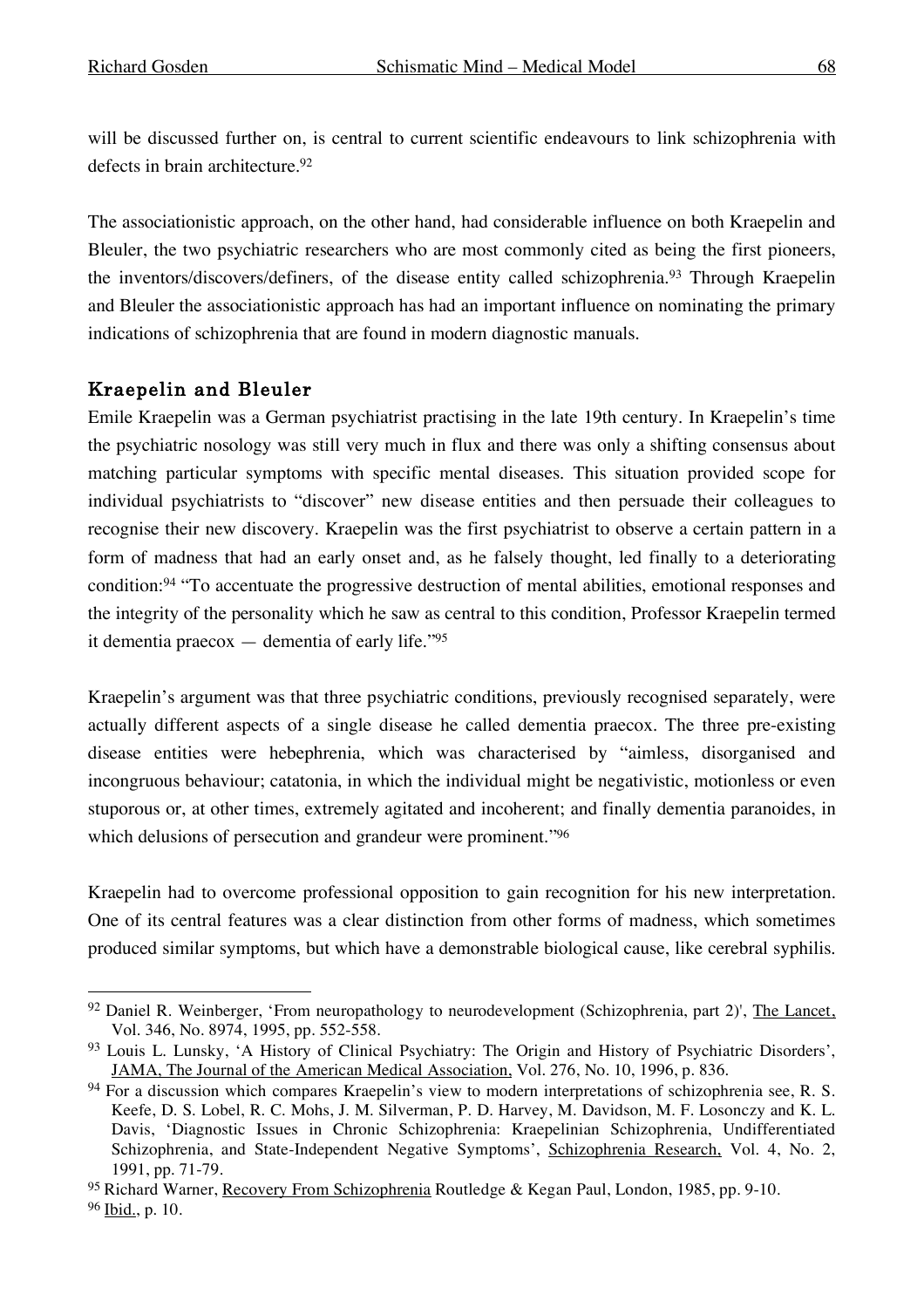He also sought to distinguish dementia praecox from other forms of mental illness that are clearly stress induced, and also from cyclical mood disorders. The description he gave of dementia praecox has become the foundation for the modern psychiatric description of schizophrenia.

Kraepelin worked as part of a highly successful team of psychiatric researchers that included Alzheimer, after whom Alzheimer's Disease takes its name. Kraepelin believed that dementia praecox was a "brain disease and that its neuropathological substrates would be identified by the new techniques that he and his investigative team were developing."<sup>97</sup> This focus on a search for a biological cause was largely based on what emerged to be a false assumption that the disease necessarily takes a deteriorating course, from which sufferers do not recover. 98

As Kraepelin's research progressed he began to find that the symptoms of a substantial percentage of the patients he had selected, according to the new diagnostic criteria, did not follow a deteriorating course, and that 12% of these patients actually made a complete recovery.<sup>99</sup> This potential for recovery intrigued a Swiss psychiatrist named Eugen Bleuler who realised that the new disease of dementia praecox had been misnamed: "Stimulated by the psychoanalytical theories of his assistant, Carl Jung, Dr Bleuler formulated a new unifying concept for the condition and gave it a new name."100 Bleuler believed that the major identifying characteristic of the condition was not a progressive deterioration but was instead a discontinuity and fragmentation between thinking and feeling. So he reformulated the description and called the condition *schizophrenia*, meaning split mind.

In 1911 Bleuler published a monograph entitled Dementia Praecox or the Group of  $Schizonhrenias<sup>101</sup>$  in order to propagate his new description. Although this book was not translated into English for some 30 years it is generally recognised as the foundation for the modern psychiatric understanding of schizophrenia.

In the first few pages of the book Bleuler painstakingly explained why Kraepelin's description was unsatisfactory and why he found it necessary to rename the condition.<sup>102</sup> His argument was that the name *dementia praecox* inappropriately limited the disease to young people who progressively

 <sup>97</sup> Nancy C. Andreasen, Laura Flashman, Michael Flaum, Stephan Arndt, Victor Swayze II, Daniel S. O'Leary, James C. Ehrhardt and William T. C. Yuh., 'Regional brain abnormalities in schizophrenia measured with magnetic resonance imaging', JAMA, The Journal of the American Medical Association, Vol. 272, No. 22, 1994, pp. 1763-1770.

<sup>98</sup> For a discussion about research on recovery from schizophrenia see, Anne D. Walling, 'Residential status of schizophrenic patients', American Family Physician, Vol. 50, No. 3, 1994, pp. 688-691.

<sup>99</sup> Warner, op.cit., p. 15.

<sup>100</sup> Ibid., p. 14.

<sup>&</sup>lt;sup>101</sup> Eugen Bleuler, Dementia Praecox or The Group of Schizophrenias, Translated by Joseph Zinkin International Universities Press, New York, 1950.

<sup>102</sup> Ibid., pp. 3-12.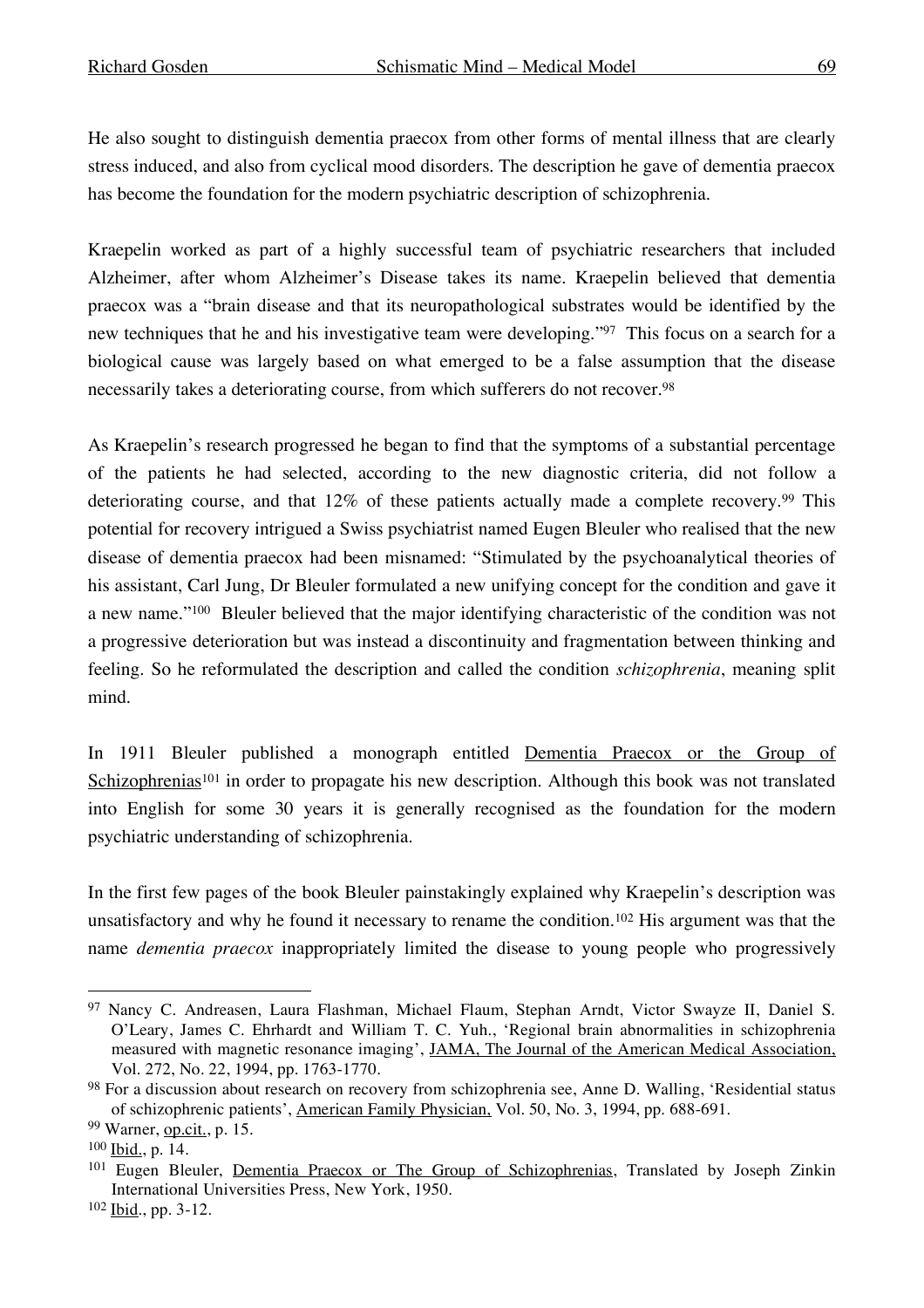deteriorate. He said this had caused great confusion within the psychiatric profession in a number of countries since it was readily apparent that many victims experienced the first onset later in life and not all victims progressively deteriorated.

Bleuler then went on to categorise the symptomatology of schizophrenia into two groups. The first group he called "fundamental symptoms". These were symptoms "that are present in every case and at every period of the illness even though, as with every other disease symptom, they must have attained a certain degree of intensity before they can be recognised with any certainty".103 According to Bleuler the "fundamental symptoms consist of disturbances of association and affectivity, the predilection for fantasy as against reality, and the inclination to divorce oneself from reality (autism)."104

The second group of symptoms he called "accessory symptoms". These involve "manifestations such as delusions, hallucinations or catatonic symptoms. These may be completely lacking during certain periods, or even throughout the entire course of the disease; at other times they alone may permanently determine the clinical picture."105

As a "disturbance of association", thought disorder was one of Bleuler's "fundamental symptoms" which he described in an unusually candid fashion. He supplied numerous examples taken from conversations with his patients, as well as extracts from their letters, to demonstrate what he thought were the illogical and bizarre effects that can be produced by inappropriately associating ideas. The effect was to give an insight into psychiatric thinking that is rarely available in modern psychiatric writing.

One of Bleuler's examples, for instance, utilises quotations from a patient's written impression of ancient Egypt. According to Bleuler the patient's writing demonstrates a failure to control impulses of fantasy which have opened the way for all sorts of incongruous material to be introduced. The writing refers to the habits and preferences of various national and religious groupings including Parsees, Afghans, Jews, Moors and Arabs and finishes with the assertion that "China is the Eldorado of the Pawnees".<sup>106</sup> Much of this material clearly does not belong in a factual account of ancient Egypt. But Bleuler's argument that the writing demonstrates clinical evidence of madness is also doubtful in a modern context. What might have been an excellent example of bizarre selfexpression to a turn-of-century scientist is, to a contemporary reader, somewhat familiar as a variety of stream-of-consciousness writing.

<sup>105</sup> Ibid., p. 13.

 <sup>103</sup> Ibid., p. 13.

<sup>104</sup> Ibid., p. 14.

 $106$  Ibid., p. 15.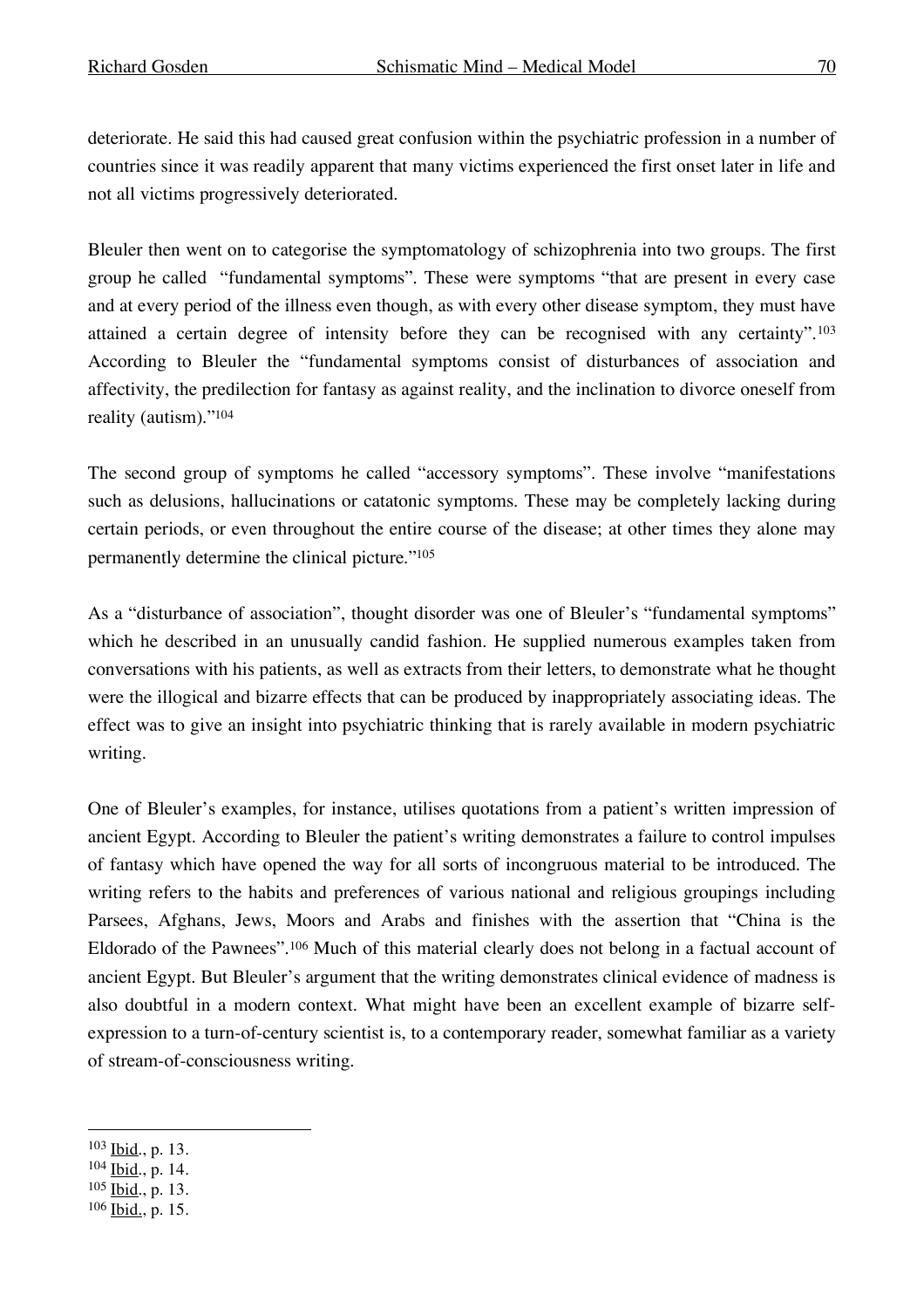Bleuler also gives examples of questions that he asks his schizophrenic patients. The answers they give are then offered as clinical evidence to demonstrate the nature of disordered thinking. But as Bleuler describes his method he seems to disregard the underlying humanity of his patients and seems to be unaware of the potential that might exist for the patients to give flippant or witty answers, or for them to be teasing or joking with him, instead of expressing their most seriously held beliefs. In his effort to appear scientific Bleuler has been careful to demonstrate objectivity as he interprets and records his interactions with patients. But what might be objectivity in other scientific research looks more like naivety  $-$  and a tendency towards the literal  $-$  in psychiatric research.

He gives an example of schizophrenic symptoms concerning, "A female patient, supposed to help in the household work, is asked why she is not working. The answer, 'But I don't understand any French', is logically related neither to the question nor the situation."107 Bleuler's assumption is that her answer indicates disordered thoughts. However, it is possible to read a sophisticated retort into the answer. If, for instance, a similar dialogue were encountered in a novel a reader might simply assume that the woman was protesting against being asked to do housework and, with tongue in cheek, was perhaps asserting that she was not a French maid.108

Throughout Bleuler's book there is an unsettling single-mindedness and inflexibility in the record of his interactions with patients. He gives the impression of having exclusively adopted the role of an investigative scientist in his personal interactions with patients, and that everything they say is firstly scientific evidence before it is human communication. In this situation it seems highly likely that distortions would be introduced into the communications and behaviour of the patients interacting with him. If one places oneself in the position of the patient in the interactions described by Bleuler it is apparent that the patients might have encountered some difficulty in responding to this scientist who was talking to them as if they were all laboratory exhibits.

This same point has been raised by R. D. Laing in relation to Kraepelin's work. In The Politics of Experience<sup>109</sup> Laing quoted from Kraepelin's Lectures on Clinical Psychiatry<sup>110</sup> in which Kraepelin described a clinical examination of a female patient he conducted in front of a live audience of doctors to demonstrate dementia praecox. In Kraepelin's account the woman paced back and forth on a stage while he attempted to distract her. The woman's indifference to Kraepelin's activities constituted the evidence of her condition. In Laing's reproduction of the account all of Kraepelin's actions in relation to the woman are printed in italics.

 <sup>107</sup> Ibid., p. 22.

 $108$  R. D. Laing has observed that when psychiatric patients are given the opportunity they will often boast about how they have deliberately used subtle language to insult or contradict a psychiatrist.

<sup>&</sup>lt;sup>109</sup> R. D. Laing, *The Politics of Experience Penguin*, Harmondsworth, 1967.

<sup>110</sup> E. Kraepelin, Lectures on Clinical Psychiatry Bailliere, Tindall and Cox, London, 1906.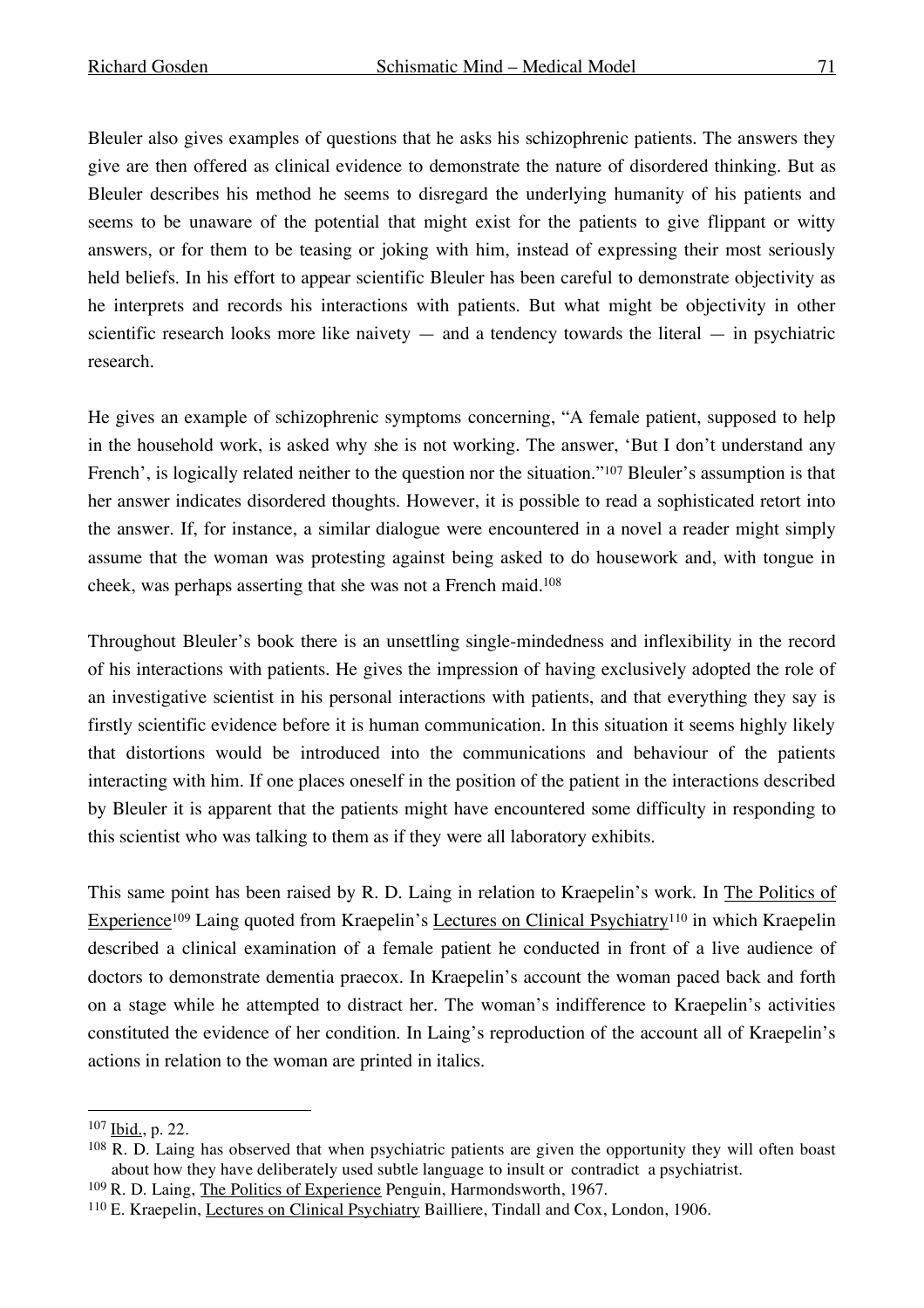*.... On attempting to stop her movement .... if I place myself in front of her with my arms outstretched .... if one takes firm hold of her .... will not allow it to be forced from her .... If you prick her on the forehead with a needle ....* 111

Laing's purpose was to separate out the psychiatrist's own actions in his account and to demonstrate how extraordinary these actions were and how bizarre was the situation with which the woman had to deal.

Both Kraepelin's and Bleuler's works raise an important question about psychiatric research work in general: Is it possible for a patient's mind to be used as a laboratory exhibit for scientific investigation, and for it still to give responses that are considered normal? Perhaps another way of examining this problem is to ask: Is it normal to behave like a normal person when the situation is clearly abnormal? There is also a variant of this question which has considerable significance for the discussion at hand: If a psychiatrist assumes a patient's mind is diseased, and the patient's mind perceives the psychiatrist's assumption, is it possible for the patient's mind to function in response to this perception in a way that is normal?112

This second question implies that patients might have choices about how to adapt to the situations they find themselves in. The possibility that schizophrenic symptoms are merely adaptive behaviour will be discussed more fully in the sections of the thesis which analyse the mystical and myth-ofmental-illness models. However, it seems apparent that the argument for a pathological cause relies heavily on the assumption that all symptomatic behaviour for schizophrenia is necessarily involuntary. The medical model tends to disregard the possibility that schizophrenic symptoms might sometimes be a deliberate strategy induced by the circumstances in which psychiatry is practised.

#### Conclusion

The symptoms of schizophrenia are similar to the phenomena of baldness and homosexuality in that it is impossible to make sound arguments that define them in pathological terms. It is apparent that diagnostic procedures utilised by the medical model for schizophrenia have been developed, and are applied, independently from any certain knowledge about the cause of the symptoms. The current diagnostic criteria are quite wide-ranging and include negative and positive symptoms that can affect both mental and social activity. When the history of the descriptive psychopathology for schizophrenia is examined it becomes apparent that debate over the cause and significance of these mental symptoms has been going on for hundreds of years within European intellectual circles.

<sup>&</sup>lt;sup>111</sup> Laing, op.cit.

<sup>&</sup>lt;sup>112</sup> For a discussion on the effects of labelling and cognitive dissonance see, Warner, op.cit., pp. 181-186.